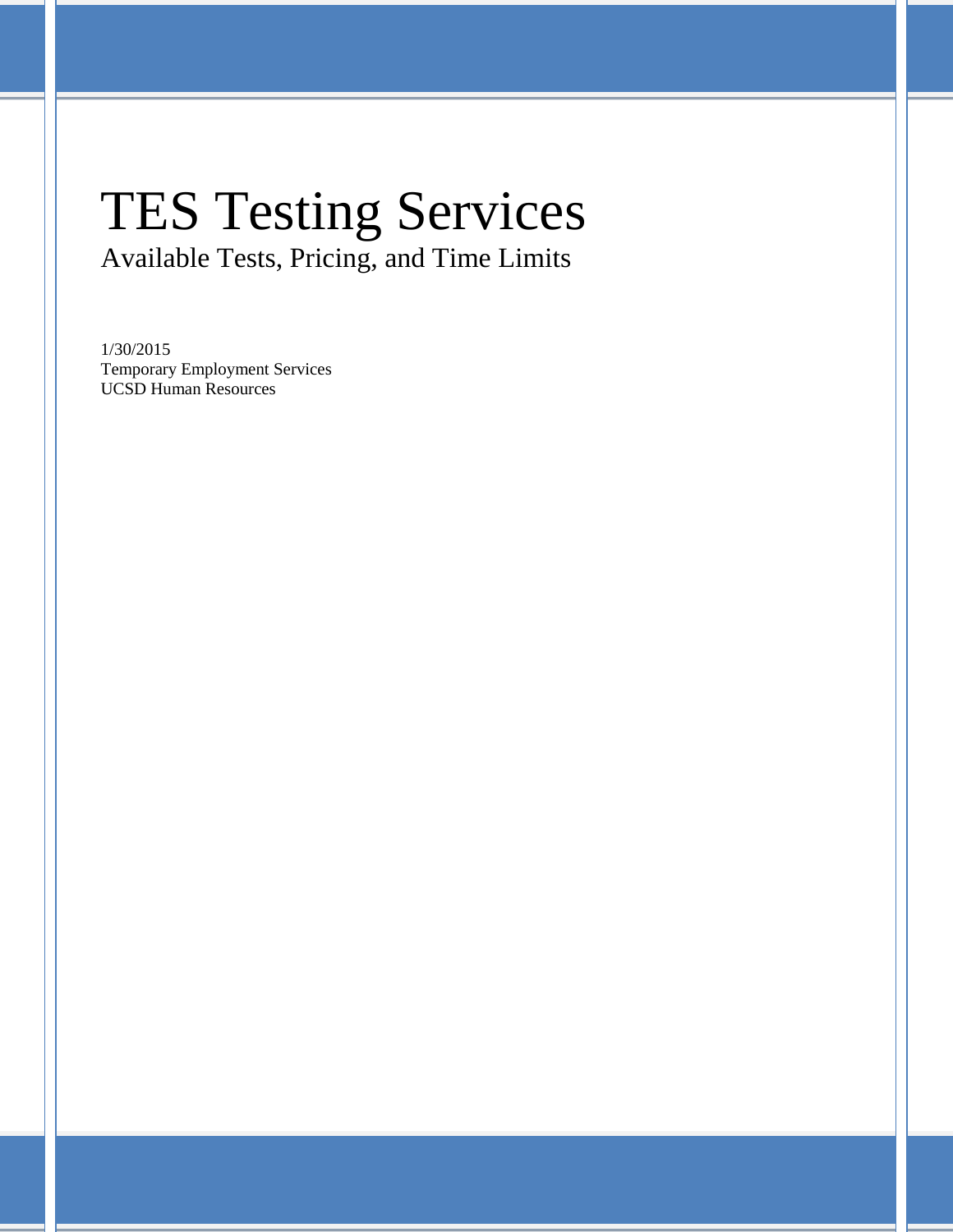| <b>SECTION</b>                                    | <b>PAGE</b>      |
|---------------------------------------------------|------------------|
| <b>Accounting and Finance</b>                     | 2                |
| <b>Call Center</b>                                | $\boldsymbol{2}$ |
| <b>Clerical</b>                                   | 3                |
| <b>Administrative Skills</b>                      | 3                |
| Communication                                     | 3                |
| Data Entry                                        | 3                |
| Grammar                                           | 3                |
| Language Comprehension                            | 3                |
| Reading                                           | 3                |
| Spelling<br>Typing                                | 3<br>3           |
| <b>Essential Skills</b>                           | 3                |
| General Skills                                    | 3                |
| Marketing                                         | 4                |
| Qwiz Primary Skills                               | 4                |
| <b>Healthcare</b>                                 | 4                |
| <b>Billing and Coding</b>                         | 4                |
| <b>Clerical Skills</b>                            | 5                |
| First Aid Skills                                  | 5                |
| Terminology                                       | 5                |
| Spelling                                          | 5                |
| Transcription                                     | 5                |
| <b>Human Resources</b>                            | 5                |
| <b>Industrial</b>                                 | 6                |
| <b>Information Technology</b>                     | 6                |
| Database Design and Administration                | 6                |
| <b>Engineering Applications</b>                   | 6                |
| Financial and Human Resources Applications        | 6                |
| Internet Development and Administration           | 6<br>7           |
| Management<br>Network and Systems Administration  | 8                |
| Programming Languages and Application Development | 9                |
| <b>Technical Support</b>                          | 11               |
| Legal                                             | 12               |
| <b>Software Skills</b>                            | 12               |
| MS Internet Explorer                              | 12               |
| MS Office 2013                                    | 12               |
| MS Office 2010                                    | 12               |
| MS Office 2007                                    | 12               |
| MS Office 97                                      | 13               |
| MS Office 2000                                    | 13               |
| <b>Operating Systems</b>                          | 13               |
| MS Office XP<br>MS Office 2003                    | 13<br>13         |
| Multimedia                                        | 14               |
| Other Applications                                | 14               |
| Web Design                                        | 14               |
| Lotus 1-2-3                                       | 14               |
| WordPro                                           | 14               |
| WordPerfect                                       | 14               |
|                                                   |                  |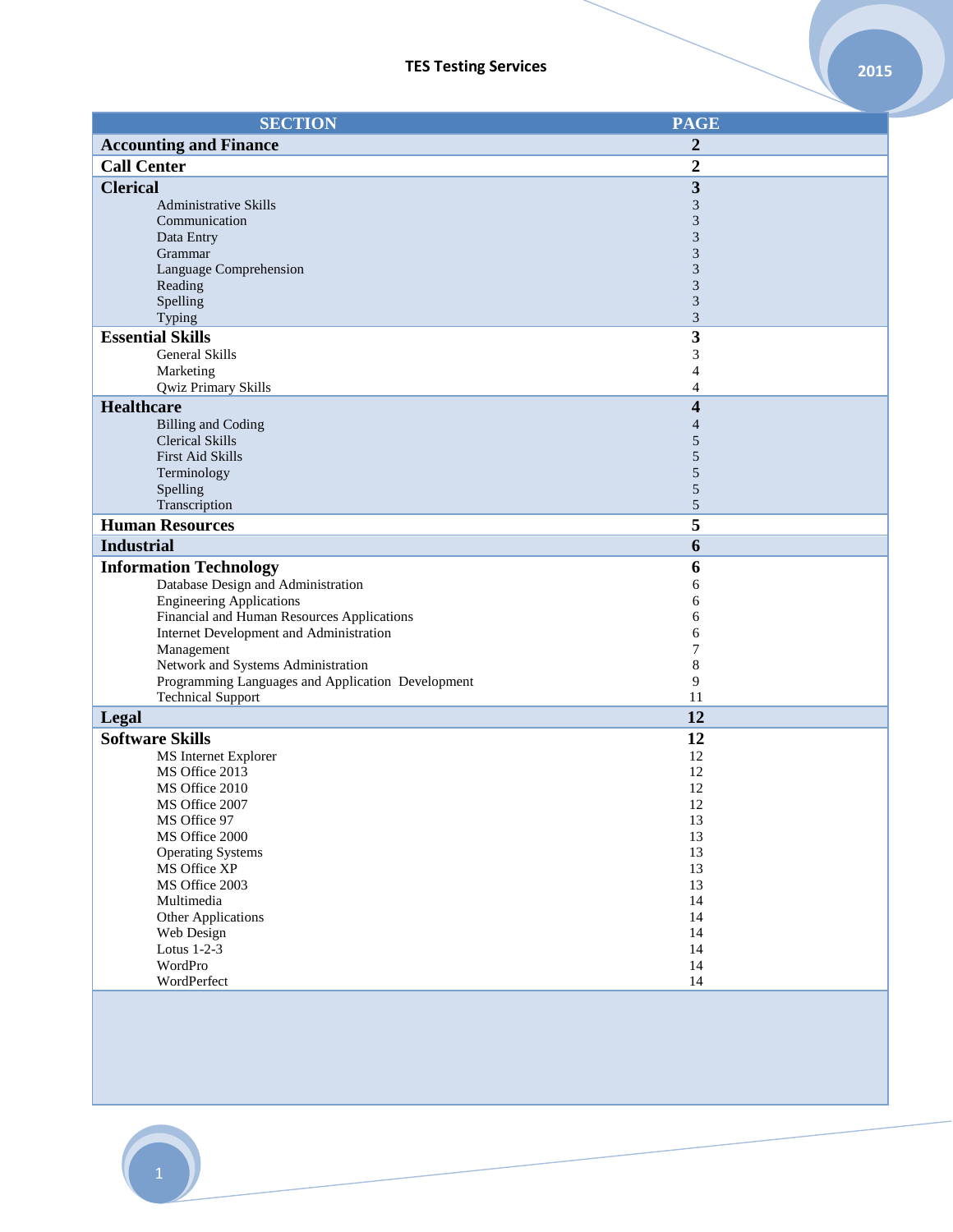| <b>Test</b>                                                            | Unit Value        | Cost | <b>Time Allowed</b><br>(minutes) |
|------------------------------------------------------------------------|-------------------|------|----------------------------------|
| <b>ACCOUNTING AND FINANCE:</b>                                         |                   |      |                                  |
| <b>Accounts Payable</b>                                                | 1                 | \$20 | 30                               |
| <b>Accounts Payable Fundamentals</b>                                   | $\mathbf{1}$      | \$20 | 90                               |
| <b>Accounts Receivable</b>                                             | 1                 | \$20 | 30                               |
| Accounts Receivable/Billing Fundamentals                               | $\mathbf{1}$      | \$20 | 90                               |
| Bookkeeping                                                            | 1                 | \$20 | 30                               |
| <b>Bookkeeping Fundamentals</b>                                        | $\mathbf{1}$      | \$20 | 90                               |
| Count Out The Money                                                    | 1                 | \$20 | 5                                |
| <b>Financial Accounting</b>                                            | $\mathbf{1}$      | \$20 | 90                               |
| <b>Financial Analysis</b>                                              | 1                 | \$20 | 90                               |
| <b>Financial Management</b>                                            | $\mathbf{1}$      | \$20 | 90                               |
| Financial Professional Aptitude - Proctored                            | $\mathbf{1}$      | \$20 | No Limit                         |
| General Accounting                                                     | $\mathbf{1}$      | \$20 | 30                               |
| <b>Handling Money</b>                                                  | 1                 | \$20 | 6                                |
| <b>Payroll Fundamentals</b>                                            | $\mathbf{1}$      | \$20 | 90                               |
|                                                                        | 1                 | \$20 | 30                               |
| Payroll/Payroll Tax Reporting<br>Peachtree Accounting 2002             | 1                 | \$20 | 35                               |
| Peachtree Accounting 2002 - Essentials                                 |                   | \$20 | 25                               |
| QuickBooks 2002                                                        | 1<br>$\mathbf{1}$ |      |                                  |
|                                                                        |                   | \$20 | 35                               |
| QuickBooks 2002-Essentials                                             | 1                 | \$20 | 25                               |
| QuickBooks Pro 2008                                                    | $\mathbf{1}$      | \$20 | 90                               |
| QuickBooks Pro 2011                                                    | 1                 | \$20 | 90                               |
| What Is The Value                                                      | $\mathbf{1}$      | \$20 | 5                                |
|                                                                        |                   |      |                                  |
| <b>CALL CENTER:</b><br>Call Center Basic Simulation - 10 Minutes Timed |                   |      |                                  |
|                                                                        | 1                 | \$20 | 10                               |
| Call Center Basic Simulation - 11 Calls Not Timed                      | 1                 | \$20 | <b>No Limit</b>                  |
| Call Center Basic Simulation - 6 Calls Not Timed                       | 1                 | \$20 | No Limit                         |
| Call Center Expanded Simulation - 10 Minutes Timed                     | 1                 | \$20 | 10                               |
| Call Center Expanded Simulation - 4 Calls Not Timed                    | 1                 | \$20 | No Limit                         |
| Call Center Expanded Simulation - 8 Calls Not Timed                    | $\mathbf{1}$      | \$20 | <b>No Limit</b>                  |
| <b>Call Center General Terms</b>                                       | 1                 | \$20 | No Limit                         |
| Call Center General Terms - Spanish                                    | $\mathbf{1}$      | \$20 | No Limit                         |
| <b>Call Center Place Names</b>                                         | $\mathbf{1}$      | \$20 | No Limit                         |
| Collections Scenario - 4 Calls Not Timed                               | $\mathbf{1}$      | \$20 | <b>No Limit</b>                  |
| <b>Contact Center Retention Predictor</b>                              | 1                 | \$20 | <b>No Limit</b>                  |
| Contact Center Scenario - 5 Calls Not Timed                            | $\mathbf{1}$      | \$20 | <b>No Limit</b>                  |
| Contact Center Scenario - 8 Calls Not Timed                            | 1                 | \$20 | No Limit                         |
| Contact Center Scenario - 5 Calls Not Timed -                          | 1                 | \$20 | <b>No Limit</b>                  |
| English/Spanish                                                        |                   |      |                                  |
| Contact Center Scenario - 8 Calls Not Timed -<br>English/Spanish       | 1                 | \$20 | No Limit                         |
| Contact Center Scenario - 5 Calls Not Timed -                          | 1                 | \$20 | <b>No Limit</b>                  |
| Spanish                                                                |                   |      |                                  |
| Contact Center Scenario - 8 Calls Not Timed -                          | 1                 | \$20 | <b>No Limit</b>                  |
| Spanish                                                                |                   |      |                                  |
| Contact Center Virtual Scenario                                        | $\mathbf{1}$      | \$20 | 30                               |
| Contact Center Virtual Scenario - English/Spanish                      | 1                 | \$20 | 30                               |
| Contact Center Virtual Scenario - No Timer                             | $\mathbf{1}$      | \$20 | No Limit                         |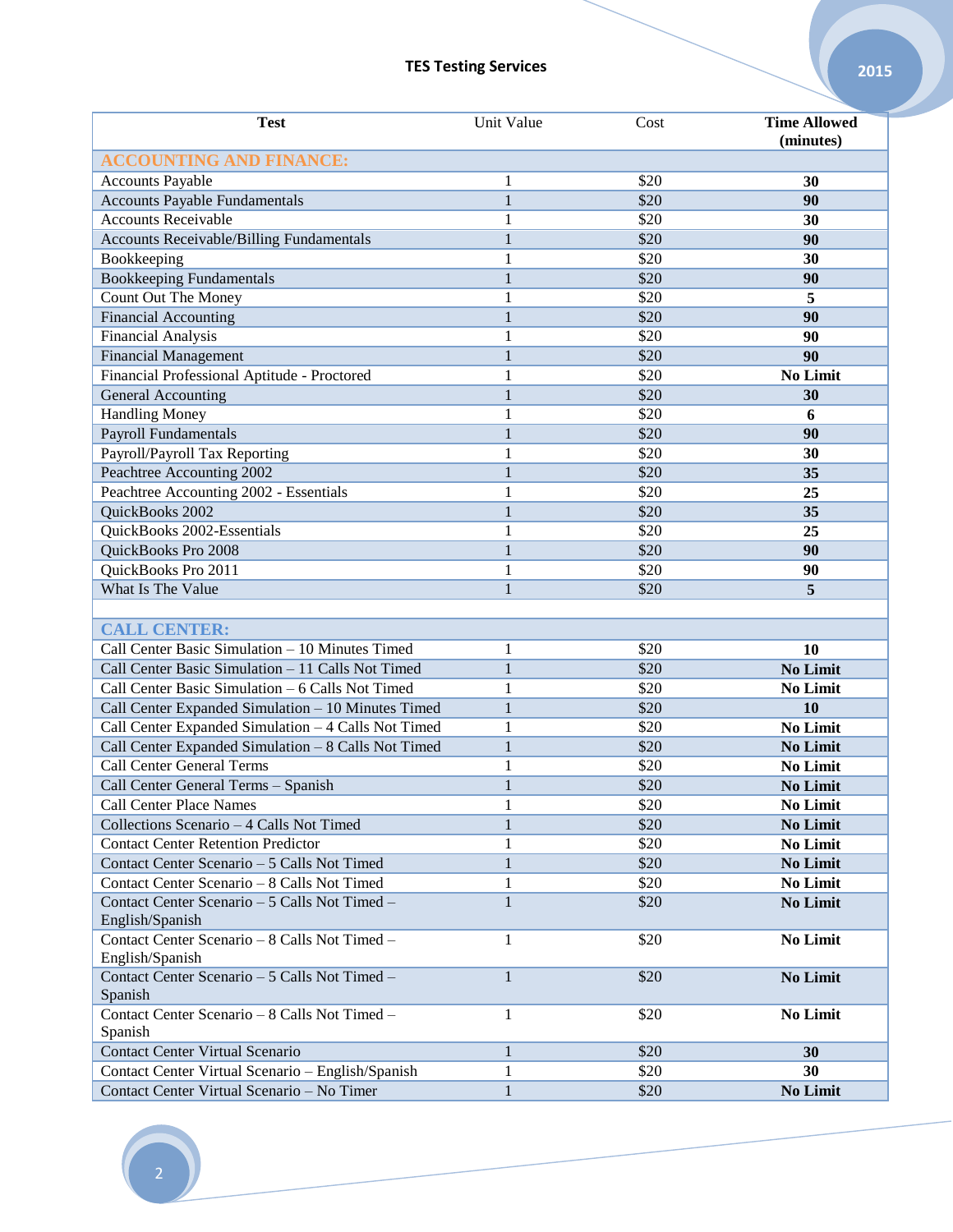| <b>CRM</b> Navigation                                   | 1            | \$20 | 25                      |
|---------------------------------------------------------|--------------|------|-------------------------|
| <b>Customer Care Simulation</b>                         | $\mathbf{1}$ | \$20 | 10                      |
|                                                         |              |      |                         |
| <b>CLERICAL:</b>                                        |              |      |                         |
| <b>Administrative Skills</b>                            |              |      |                         |
| <b>Office Management</b>                                | 0.5          | \$10 | 90                      |
| <b>Office Procedures</b>                                | 0.5          | \$10 | 90                      |
| Audio Transcription                                     | 0.5          | \$10 | 5                       |
| <b>Business Communications</b>                          | 0.5          | \$10 | 35                      |
| <b>Business Communications Writing Sample - General</b> | 0.5          | \$10 | 30                      |
| Business Communications Writing Sample -                |              | \$10 | 30                      |
| Insurance                                               | 0.5          |      |                         |
| <b>Business Letter Compose</b>                          | 0.5          | \$10 | 30                      |
| <b>Business Letter Edit</b>                             | 0.5          | \$10 | 15                      |
| <b>Communications</b>                                   |              |      |                         |
| <b>Business Writing</b>                                 | 0.5          | \$10 | 90                      |
| Editing & Proofing (Chicago Style)                      | 0.5          | \$10 | 90                      |
| <b>English Vocabulary</b>                               | 0.5          | \$10 | 90                      |
| <b>Technical Writing</b>                                | 0.5          | \$10 | 90                      |
| Written English                                         | 0.5          | \$10 | 90                      |
| Written Spanish                                         | 0.5          | \$10 | 90                      |
| Written French                                          | 0.5          | \$10 | 90                      |
| <b>Data Entry</b>                                       |              |      |                         |
| Data Entry Ten Key                                      | 0.5          | \$10 | 3                       |
| Data Entry Ten Key Split Screen                         | 0.5          | \$10 | 3                       |
| Data Entry Alphanumeric Form 1                          | 0.5          | \$10 | 5                       |
| Data Entry Alphanumeric Form 2                          | 0.5          | \$10 | 5                       |
| Data Entry Alphanumeric Split Screen                    | 0.5          | \$10 | 5                       |
| Data Entry Numeric Form 1                               | 0.5          | \$10 | 5                       |
| Data Entry Numeric Form 2                               | 0.5          | \$10 | 5                       |
| Data Entry Numeric Split Screen                         | 0.5          | \$10 | 5                       |
| <b>Grammar</b>                                          |              |      |                         |
| <b>General Clerical Grammar</b>                         | 0.5          | \$10 | 20                      |
| <b>Language Comprehension</b>                           |              |      |                         |
| <b>English Language Comprehension</b>                   | 0.5          | \$10 | <b>No Limit</b>         |
| <b>Reading</b>                                          |              |      |                         |
| <b>Reading Comprehension</b>                            | 0.5          | \$10 |                         |
| Reading Comprehension - English                         | 0.5          | \$10 | <b>No Limit</b><br>90   |
| Reading Comprehension - Spanish                         | 0.5          | \$10 | 90                      |
| Shorthand                                               | 0.5          | \$10 | $\mathbf{3}$            |
| <b>Spelling</b>                                         |              |      |                         |
|                                                         |              |      |                         |
| General Clerical Spelling-Multiple Choice               | 0.5          | \$10 | 10                      |
| <b>General Clerical Spelling-Short Answer</b>           | 0.5          | \$10 | 10                      |
| Spelling                                                | 0.5          | \$10 | 90                      |
| <b>Typing</b>                                           |              |      |                         |
| Split Screen Typing Test                                | 0.5          | \$10 | 6                       |
| <b>Typing Test 1</b>                                    | 0.5          | \$10 | $\overline{\mathbf{5}}$ |
| Typing Test 2                                           | 0.5          | \$10 | 5                       |
| Typing Test 3                                           | 0.5          | \$10 | 5                       |
|                                                         |              |      |                         |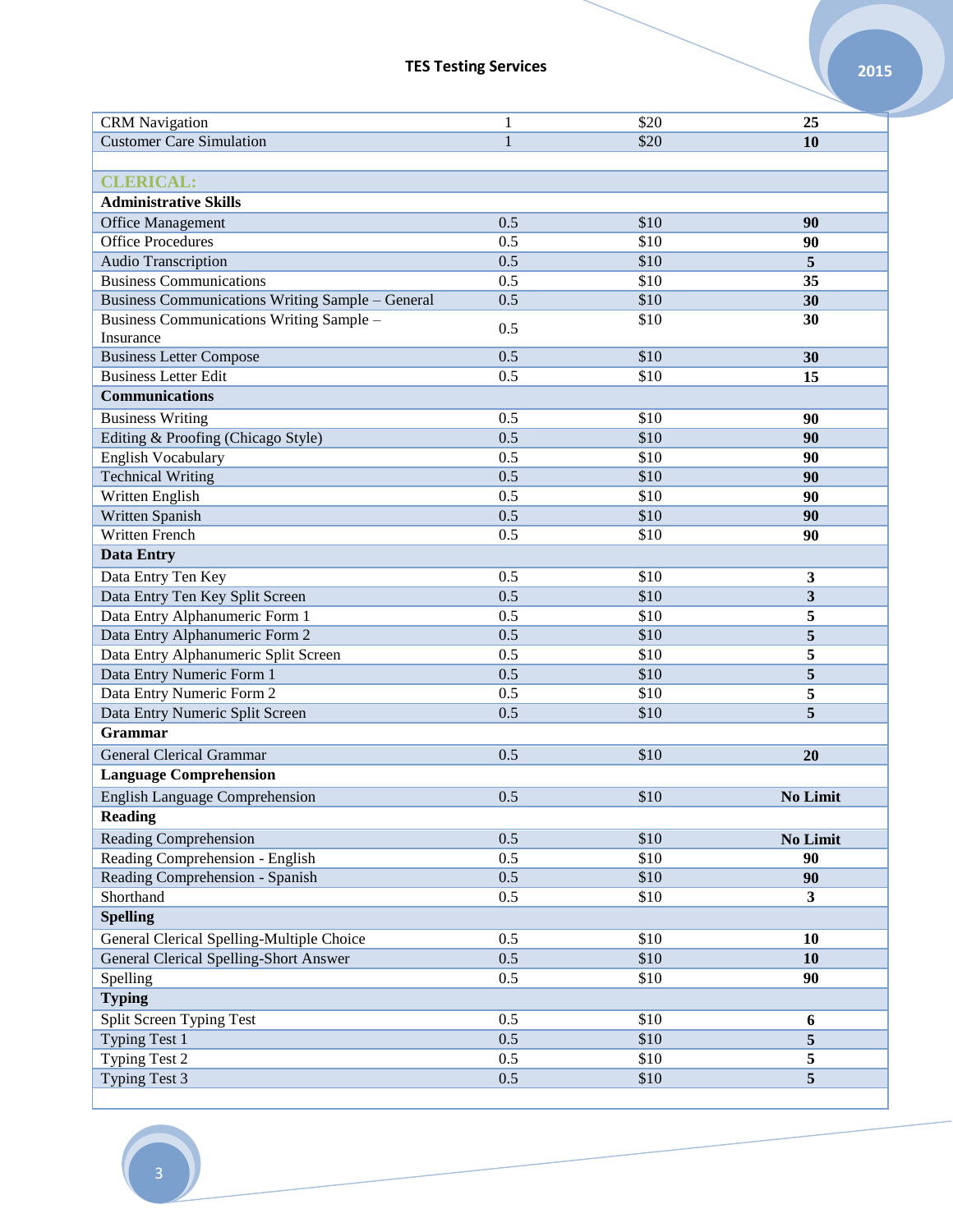| <b>ESSENTIAL SKILLS:</b>                          |                              |      |                 |
|---------------------------------------------------|------------------------------|------|-----------------|
| <b>General Skills</b>                             |                              |      |                 |
| <b>Business Communication (Adaptive)</b>          | $\mathbf{1}$                 | \$20 | 90              |
| <b>Business Concepts</b>                          | 1                            | \$20 | 90              |
| <b>Business Ethics Awareness</b>                  | $\mathbf{1}$                 | \$20 | 90              |
| <b>Business Process Reengineering</b>             | 1                            | \$20 | 90              |
| <b>Change Management</b>                          | $\mathbf{1}$                 | \$20 | 90              |
| <b>CRM</b> Concepts                               | 1                            | \$20 | 90              |
| <b>Information Security Awareness</b>             | $\mathbf{1}$                 | \$20 | 90              |
| <b>Internet Research Techniques and Resources</b> | 1                            | \$20 | 90              |
| <b>Interpersonal Communications</b>               | $\mathbf{1}$                 | \$20 | 90              |
| <b>Presentation Skills</b>                        | 1                            | \$20 | 90              |
| <b>Time Management</b>                            | $\mathbf{1}$                 | \$20 | 90              |
| Workplace Fundamentals                            | 1                            | \$20 | 90              |
| <b>Marketing</b>                                  |                              |      |                 |
| <b>Marketing Concepts</b>                         | 1                            | \$20 | 90              |
| <b>Marketing Strategy</b>                         | $\mathbf{1}$                 | \$20 | 90              |
| <b>Qwiz Primary Skills:</b>                       |                              |      |                 |
| <b>Business Math</b>                              | 0.5                          | \$10 | 90              |
| <b>Business Vocabulary</b>                        | 0.5                          | \$10 | 4               |
| Categorizing and Classifying                      | 0.5                          | \$10 | 5               |
| <b>Classifying and Coding</b>                     | 0.5                          | \$10 | 4               |
| Editing and Proofing                              | 0.5                          | \$10 | 5               |
| <b>Filing-Names</b>                               | 0.5                          | \$10 | 3               |
| Filing-Numbers                                    | 0.5                          | \$10 | 3               |
| Following Instructions                            | 0.5                          | \$10 | 8               |
| Following Written Instructions                    | 0.5                          | \$10 | 5               |
| Forms Checking                                    | 0.5                          | \$10 | 5               |
| Math                                              | 0.5                          | \$10 | 5               |
| Math - Basic Skills                               | 0.5                          | \$10 | 6               |
| Math - Intermediate Skills                        | 0.5                          | \$10 | 6               |
| Math Fundamentals                                 | 0.5                          | \$10 | 90              |
| Math Fundamentals (Metric)                        | 0.5                          | \$10 | 90              |
| Math Problem Solving                              | 0.5                          | \$10 | 8               |
| <b>Math Word Problems</b>                         | 0.5                          | \$10 | 10              |
| Paraprofessional                                  | 0.5                          | \$10 | <b>No Limit</b> |
| Proofreading                                      | 0.5                          | \$10 | 6               |
| Reasoning                                         | 0.5                          | \$10 | 5               |
| <b>Reviewing Forms</b>                            | 0.5                          | \$10 | 5               |
| Sorting and Coding                                | 0.5                          | \$10 | 5               |
| Verbal Reasoning                                  | 0.5                          | \$10 | 5               |
| Visual Comparison                                 | 0.5                          | \$10 | 5               |
| Visual Speed and Accuracy                         | 0.5                          | \$10 | $\overline{5}$  |
| Vocabulary                                        | 0.5                          | \$10 | 5               |
|                                                   |                              |      |                 |
| <b>HEALTHCARE:</b>                                |                              |      |                 |
|                                                   |                              |      |                 |
| <b>Billing/Coding</b>                             |                              |      |                 |
| Dental Surgery Billing and Coding                 | $\mathbf{1}$<br>$\mathbf{1}$ | \$20 | 20              |
| Family Practice Billing and Coding                |                              | \$20 | 20              |
| Family Practice Billing and Coding ICD-9          |                              | \$20 | 20              |
| ICD-9 and CPT 4 Coding                            | 1                            | \$20 | 90              |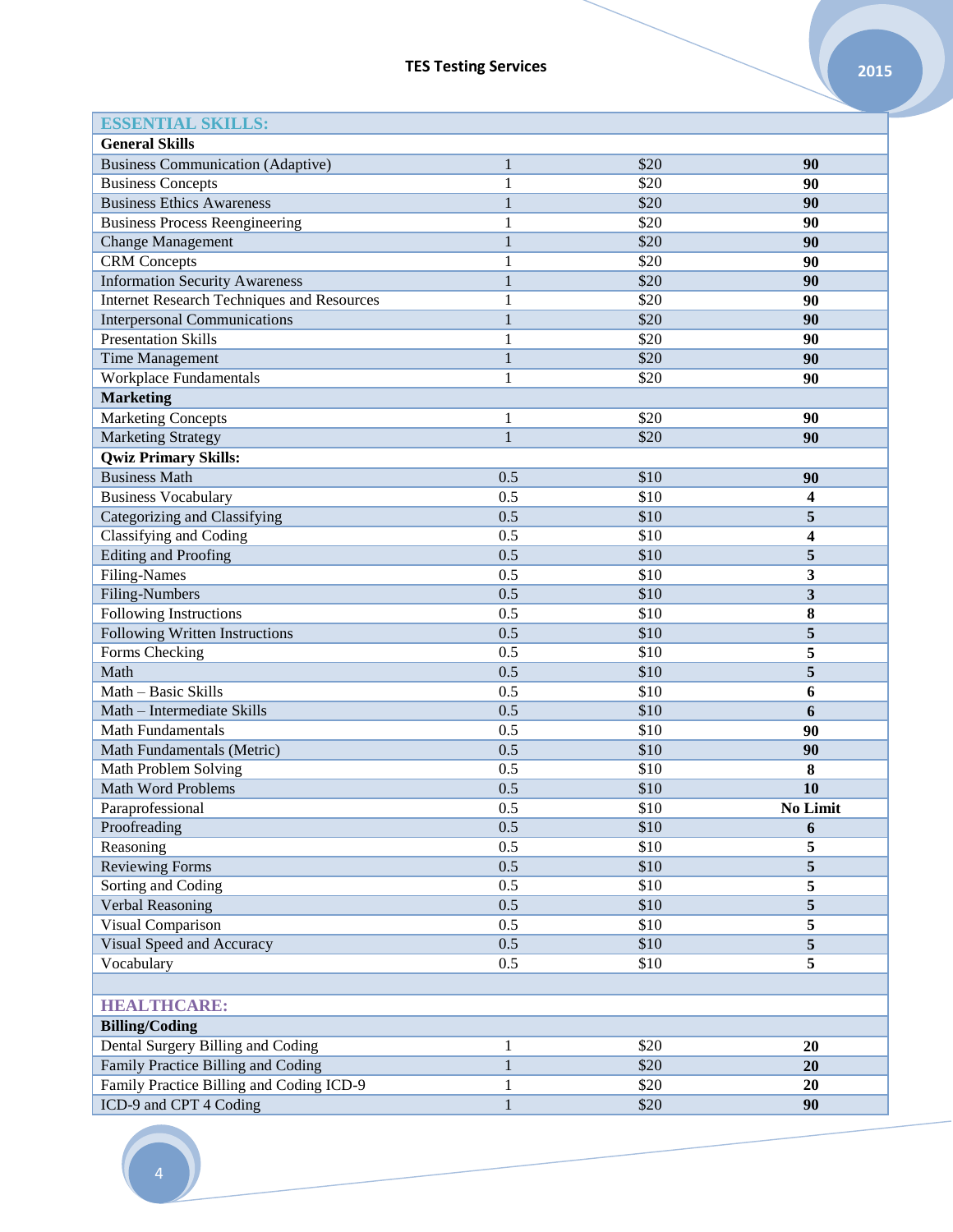| <b>Medical Billing</b>                   | 1            | \$20 | 90        |
|------------------------------------------|--------------|------|-----------|
| <b>OBGYN Billing and Coding</b>          | $\mathbf{1}$ | \$20 | <b>20</b> |
| Orthopedic Billing and Coding            | 1            | \$20 | 20        |
| Pediatric Billing and Coding             | $\mathbf{1}$ | \$20 | 20        |
| Pharmacology Billing and Coding          | 1            | \$20 | 20        |
| <b>Surgery Billing and Coding</b>        | $\mathbf{1}$ | \$20 | 20        |
| Vision Billing and Coding                | 1            | \$20 | 20        |
| <b>Clerical Skills</b>                   |              |      |           |
| <b>Medical Office Skills</b>             | 1            | \$20 | 90        |
| <b>First Aid Skills</b>                  |              |      |           |
| First Aid Core Knowledge                 | 1            | \$20 | 90        |
| <b>Terminology</b>                       |              |      |           |
| Dental Terminology                       | $\mathbf{1}$ | \$20 | 20        |
| <b>Family Practice Terminology</b>       | $\mathbf{1}$ | \$20 | 20        |
| <b>Medical Terminology</b>               | $\mathbf{1}$ | \$20 | 90        |
| <b>OBGYN</b> Terminology                 | $\mathbf{1}$ | \$20 | 20        |
| Orthopedic Terminology                   | 1            | \$20 | 20        |
| Pediatric Terminology                    | $\mathbf{1}$ | \$20 | 20        |
| Pharmaceutical Terminology               | 1            | \$20 | 90        |
| Pharmacology Terminology                 | $\mathbf{1}$ | \$20 | 20        |
| Surgery Terminology                      | 1            | \$20 | 20        |
| Vision Terminology                       | $\mathbf{1}$ | \$20 | 20        |
| <b>Spelling</b>                          |              |      |           |
| Dental Spelling-Multiple Choice          | $\mathbf{1}$ | \$20 | 20        |
| Dental Spelling-Short Answer             | 1            | \$20 | 20        |
| Family Practice Spelling-Multiple Choice | $\mathbf{1}$ | \$20 | 20        |
| Family Practice Spelling-Short Answer    | $\mathbf{1}$ | \$20 | 20        |
| <b>OBGYN</b> Spelling-Multiple Choice    | $\mathbf{1}$ | \$20 | 20        |
| <b>OBGYN</b> Spelling-Short Answer       | 1            | \$20 | 20        |
| Orthopedic Spelling-Multiple Choice      | $\mathbf{1}$ | \$20 | 20        |
| Orthopedic Spelling-Short Answer         | 1            | \$20 | 20        |
| Pediatric Spelling-Multiple Choice       | $\mathbf{1}$ | \$20 | 20        |
| Pediatric Spelling-Short Answer          | $\mathbf{1}$ | \$20 | 20        |
| Pharmacology Spelling-Multiple Choice    | $\mathbf{1}$ | \$20 | 20        |
| Pharmacology Spelling-Short Answer       | $\mathbf{1}$ | \$20 | 20        |
| Surgery Spelling-Multiple Choice         | $\mathbf{1}$ | \$20 | 20        |
| <b>Surgery Spelling-Short Answer</b>     | 1            | \$20 | 20        |
| Vision Spelling-Multiple Choice          | $\mathbf{1}$ | \$20 | 20        |
| Vision Spelling-Short Answer             | 1            | \$20 | 20        |
| <b>Transcription</b>                     |              |      |           |
| Chart Notes Transcription - Female Voice | 1            | \$20 | 5         |
| Chart Notes Transcription - Male Voice   | $\mathbf{1}$ | \$20 | 5         |
| <b>Consultation Report Transcription</b> | $\mathbf{1}$ | \$20 | 5         |
| <b>Operation Report Transcription</b>    | $\mathbf{1}$ | \$20 | 5         |
|                                          |              |      |           |
| <b>HUMAN RESOURCES:</b>                  |              |      |           |
| <b>Behavioral Interviewing</b>           | 1            | \$20 | 90        |
| Diversity Awareness                      | $\mathbf{1}$ | \$20 | 90        |
| HIPAA (Privacy)                          | 1            | \$20 | 90        |
| HIPAA (Security)                         | $\mathbf{1}$ | \$20 | 90        |
| Human Resources Concepts                 | $\mathbf{1}$ | \$20 | 90        |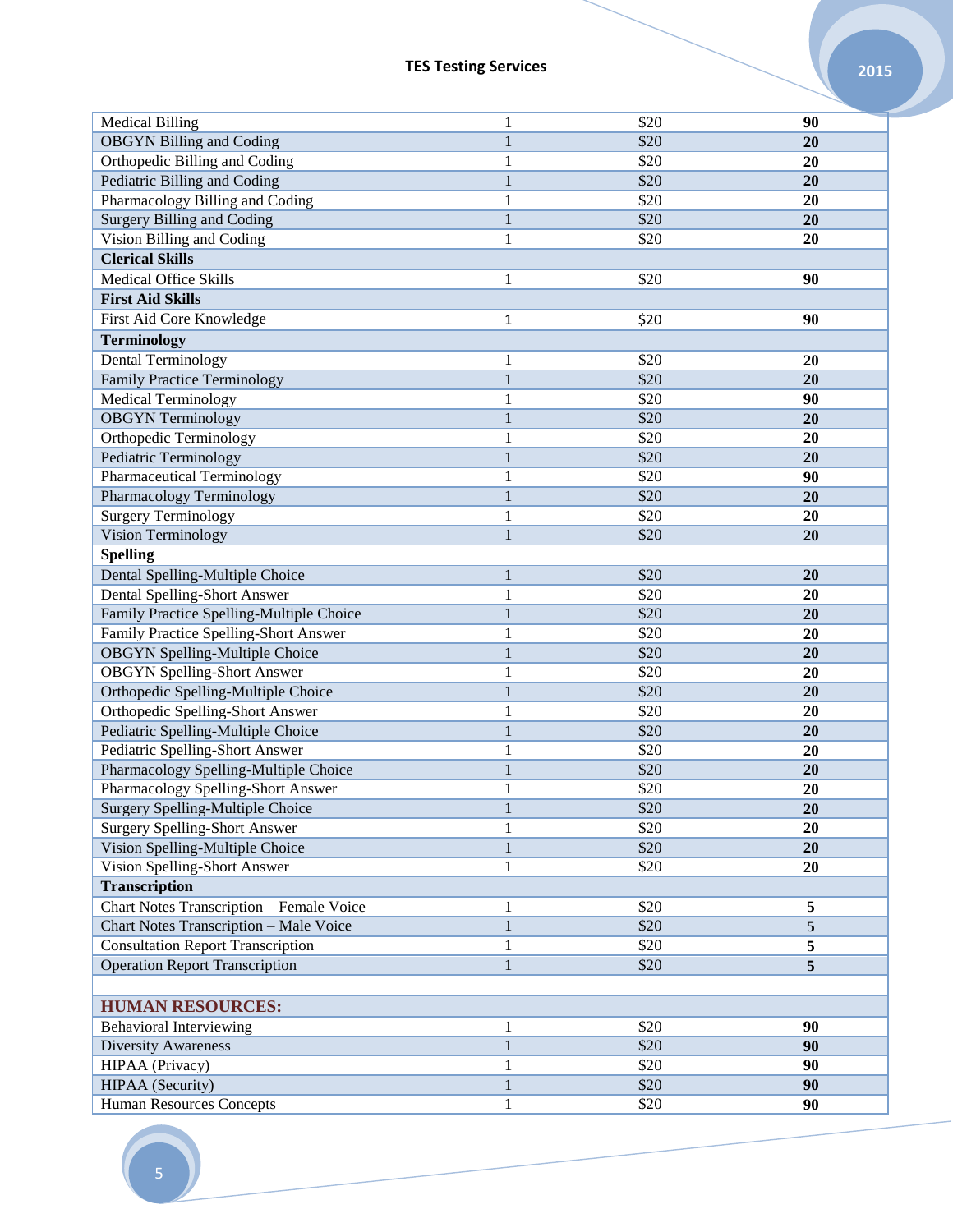| Interviewing and Hiring Concepts                  | 1            | \$20 | 90              |
|---------------------------------------------------|--------------|------|-----------------|
| <b>Sexual Harassment Awareness</b>                | 1            | \$20 | 90              |
| Training Delivery and Evaluation                  | $\mathbf{1}$ | \$20 | 90              |
| <b>Training Development</b>                       | 1            | \$20 | 90              |
|                                                   |              |      |                 |
| <b>INDUSTRIAL:</b>                                |              |      |                 |
| <b>Count and Stack</b>                            | $\mathbf{1}$ | \$20 | No Limit        |
| Forklift Operator                                 | 1            | \$20 | <b>No Limit</b> |
| Matching                                          | $\mathbf{1}$ | \$20 | 4               |
| MIG Welding                                       | 1            | \$20 | No Limit        |
| Process Monitoring - Proctored                    | $\mathbf{1}$ | \$20 | <b>No Limit</b> |
| Production Problem Solving - Proctored            | 1            | \$20 | No Limit        |
| <b>Rough Carpentry</b>                            | $\mathbf{1}$ | \$20 | No Limit        |
| <b>Ruler Measurement</b>                          | 1            | \$20 | No Limit        |
| Shop Math - Fractions and Decimals                | 1            | \$20 | <b>No Limit</b> |
|                                                   |              |      |                 |
| <b>INFORMATION TECHNOLOGY:</b>                    |              |      |                 |
| <b>Database Design and Administration</b>         |              |      |                 |
| <b>Crystal Reports 9</b>                          | 2.5          | \$50 | 90              |
| <b>Crystal Reports XI</b>                         | 2.5          | \$50 | 90              |
| Data Warehousing Concepts                         | 2.5          | \$50 | 90              |
|                                                   |              |      |                 |
| DB2 Administration (OS390)                        | 2.5          | \$50 | 90              |
| DB2 Administration (UDB)                          | 2.5          | \$50 | 90              |
| DB2 Administration (z/OS)                         | 2.5          | \$50 | 90              |
| <b>DB2</b> Programming                            | 2.5          | \$50 | 90              |
| <b>IMS 6.0</b>                                    | 2.5          | \$50 | 90              |
| <b>IMS 9.0</b>                                    | 2.5          | \$50 | 90              |
| Informatica PowerMart/PowerCenter 6.2.1           | 2.5          | \$50 | 90              |
| Microsoft Access 2000 Programming                 | 2.5          | \$50 | 90              |
| Multiple Virtual Storage (MVS)                    | 2.5          | \$50 | 90              |
| Oracle 8.0 Administration                         | 2.5          | \$50 | 90              |
| Oracle 8i Administration                          | 2.5          | \$50 | 90              |
| Oracle 9i - Administration                        | 2.5          | \$50 | 90              |
| Oracle 10g Administration                         | 2.5          | \$50 | 90              |
| Oracle 11g Administration                         | 2.5          | \$50 | 90              |
| Oracle Developer 11g                              | 2.5          | \$50 | 90              |
| Oracle Developer 2000                             | 2.5          | \$50 | 90              |
| Oracle Forms 6.0                                  | 2.5          | \$50 | 90              |
| Oracle Forms 10g                                  | $2.5$        | \$50 | 90              |
| <b>RDBMS</b> Concepts                             | 2.5          | \$50 | 90              |
| Sybase 12.5 Administration                        | 2.5          | \$50 | 90              |
| <b>VSAM</b>                                       | 2.5          | \$50 | 90              |
| <b>Engineering Applications</b>                   |              |      |                 |
| AutoCAD 2000                                      | 2.5          | \$50 | 90              |
| AutoCAD 2002 (Interactive)                        | 2.5          | \$50 | 90              |
| AutoCAD 2004 (Interactive)                        | 2.5          | \$50 | 90              |
| AutoCAD 2007 (Interactive)                        | $2.5$        | \$50 | 90              |
| <b>Computer Electronics</b>                       | 2.5          | \$50 | 90              |
| <b>Financial and Human Resources Applications</b> |              |      |                 |
| Oracle Financials Rel 11                          | 2.5          | \$50 | 90              |
| <b>Internet Development and Administration</b>    |              |      |                 |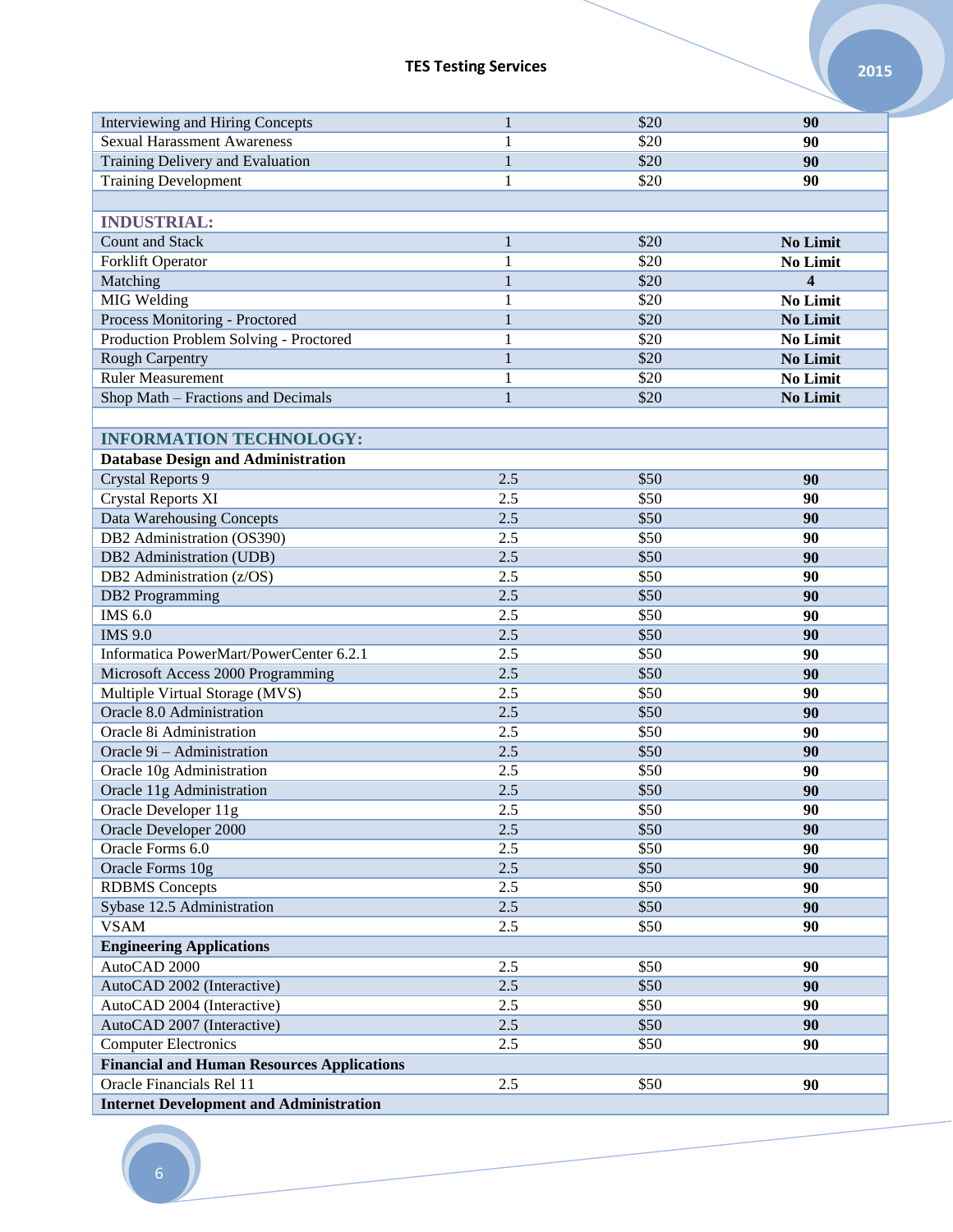| .NET Framework 1.0                                                                                                                               | 2.5   | \$50 | 90 |
|--------------------------------------------------------------------------------------------------------------------------------------------------|-------|------|----|
| .NET Framework 1.0 Fundamentals                                                                                                                  | 2.5   | \$50 | 90 |
| .NET Framework 2.0                                                                                                                               | 2.5   | \$50 | 90 |
| .NET Framework 3.5                                                                                                                               | 2.5   | \$50 | 90 |
| .NET Framework 3.5 Fundamentals                                                                                                                  | 2.5   | \$50 | 90 |
| .NET Framework 4.0                                                                                                                               | 2.5   | \$50 | 90 |
| .NET Framework 4.5                                                                                                                               | 2.5   | \$50 | 90 |
| 3D Studio MAX                                                                                                                                    | 2.5   | \$50 | 90 |
| <b>Active Server Pages</b>                                                                                                                       | 2.5   | \$50 | 90 |
| ADO.NET 1.0                                                                                                                                      | 2.5   | \$50 | 90 |
| ADO.NET 2.0                                                                                                                                      | 2.5   | \$50 | 90 |
| $\ensuremath{\mbox{\textbf{A}}}\xspace\ensuremath{\mbox{\textbf{J}}} \xspace\ensuremath{\mbox{\textbf{A}}}\xspace\ensuremath{\mbox{\textbf{X}}}$ | 2.5   | \$50 | 90 |
| ColdFusion 5                                                                                                                                     | 2.5   | \$50 | 90 |
| ColdFusion 8                                                                                                                                     | 2.5   | \$50 | 90 |
| <b>ColdFusion MX</b>                                                                                                                             | 2.5   | \$50 | 90 |
| CSS <sub>2</sub>                                                                                                                                 | 2.5   | \$50 | 90 |
| CSS3                                                                                                                                             | 2.5   | \$50 | 90 |
| Dynamic HTML                                                                                                                                     | 2.5   | \$50 | 90 |
| HTML 4.0                                                                                                                                         | 2.5   | \$50 | 90 |
| HTML5                                                                                                                                            | 2.5   | \$50 | 90 |
| <b>Internet Security Concepts</b>                                                                                                                | 2.5   | \$50 | 90 |
| <b>Internet Technology Fundamentals</b>                                                                                                          | 2.5   | \$50 | 90 |
| Java Server Pages (JSP 1.1)                                                                                                                      | 2.5   | \$50 | 90 |
| Java Server Pages (JSP 1.2)                                                                                                                      | 2.5   | \$50 | 90 |
| Java Server Pages (JSP 2.1)                                                                                                                      | 2.5   | \$50 | 90 |
| Java 2 Platform Enterprise Edition (J2EE)                                                                                                        | 2.5   | \$50 | 90 |
| Java 2 Platform Enterprise Edition (J2EE) 1.4                                                                                                    | 2.5   | \$50 | 90 |
| Java 2 Platform Enterprise Edition (J2EE) 1.4                                                                                                    | $2.5$ | \$50 | 90 |
| Fundamentals                                                                                                                                     |       |      |    |
| Java 2 Platform MicroEdition (J2ME)                                                                                                              | 2.5   | \$50 | 90 |
| Java Platform Enterprise Edition 5 (Java EE 5)                                                                                                   | 2.5   | \$50 | 90 |
| Java Platform Enterprise Edition 6 (Java EE 6)                                                                                                   | 2.5   | \$50 | 90 |
| Javascript 1.2                                                                                                                                   | 2.5   | \$50 | 90 |
| Javascript 1.5                                                                                                                                   | 2.5   | \$50 | 90 |
| Javascript 1.5 Fundamentals                                                                                                                      | 2.5   | \$50 | 90 |
| Javascript 1.8                                                                                                                                   | 2.5   | \$50 | 90 |
| Macromedia Director 8                                                                                                                            | 2.5   | \$50 | 90 |
| Microsoft Windows Internet Explorer 6.0                                                                                                          | 2.5   | \$50 | 90 |
| Administration                                                                                                                                   |       |      |    |
| <b>SOAP</b>                                                                                                                                      | 2.5   | \$50 | 90 |
| Struts 1.2                                                                                                                                       | 2.5   | \$50 | 90 |
| Web Design for Accessibility                                                                                                                     | $2.5$ | \$50 | 90 |
| Web Server Administration                                                                                                                        | 2.5   | \$50 | 90 |
| Web Services Application Engineering                                                                                                             | 2.5   | \$50 | 90 |
| <b>Web Services Concepts</b>                                                                                                                     | 2.5   | \$50 | 90 |
| XHTML 1.1                                                                                                                                        | 2.5   | \$50 | 90 |
| <b>XML</b>                                                                                                                                       | 2.5   | \$50 | 90 |
| <b>XML</b> Concepts                                                                                                                              | $2.5$ | \$50 | 90 |
| <b>XSL</b>                                                                                                                                       | 2.5   | \$50 | 90 |
| <b>Management</b>                                                                                                                                |       |      |    |
| Disaster Recovery and Planning                                                                                                                   | 2.5   | \$50 | 90 |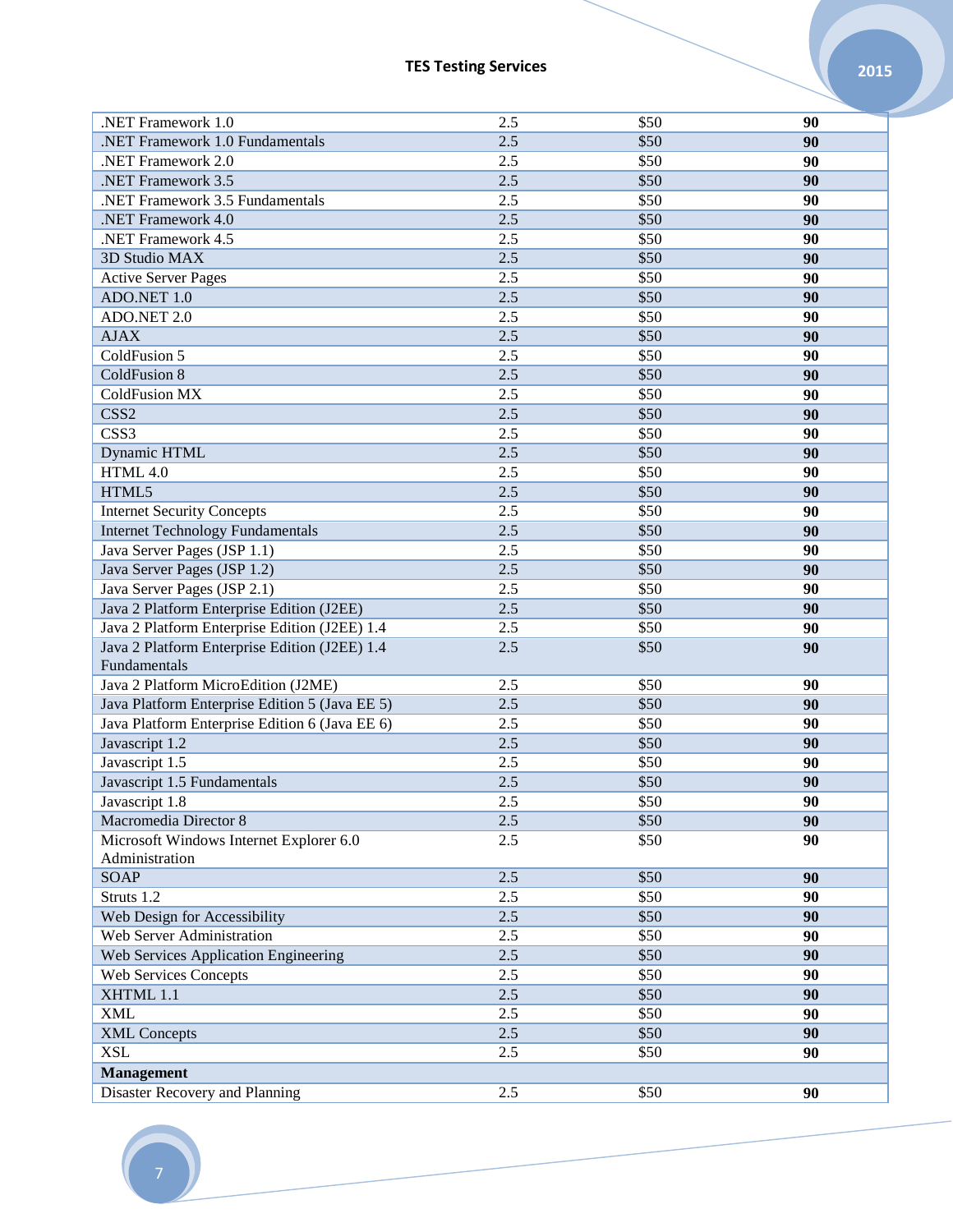| <b>E-Commerce Concepts</b>                          | 2.5   | \$50 | 90 |
|-----------------------------------------------------|-------|------|----|
| <b>ERP</b> Concepts                                 | 2.5   | \$50 | 90 |
| <b>Information Technology Terminology</b>           | 2.5   | \$50 | 90 |
| <b>ITIL Concepts</b>                                | 2.5   | \$50 | 90 |
| J.D. Edwards OneWorld Report Design (ERW)           | 2.5   | \$50 | 90 |
| Project Management (1996)                           | 2.5   | \$50 | 90 |
| Project Management (2000)                           | 2.5   | \$50 | 90 |
| Project Management (2005)                           | 2.5   | \$50 | 90 |
| Project Management (2008)                           | 2.5   | \$50 | 90 |
| Project Management (2013)                           | 2.5   | \$50 | 90 |
| SEI Capability Maturity Model Implementation        | 2.5   | \$50 | 90 |
| SEI Capability Maturity Model Integration (CMMI)    | 2.5   | \$50 | 90 |
| Siebel 2000 Administration                          | 2.5   | \$50 | 90 |
| Software Business Analysis                          | 2.5   | \$50 | 90 |
| <b>Network and Systems Administration</b>           |       |      |    |
| Apache 1.3.12 Administration                        | 2.5   | \$50 | 90 |
| Apache 2.0 Administration                           | 2.5   | \$50 | 90 |
| <b>BEA WebLogic Application Server 8.1</b>          | 2.5   | \$50 | 90 |
| Cellular Technology                                 | 2.5   | \$50 | 90 |
| Check Point FireWall-1 Administration               | 2.5   | \$50 | 90 |
| Check Point FireWall-1 NG Administration            | 2.5   | \$50 | 90 |
| Cisco Network Design                                | 2.5   | \$50 | 90 |
| <b>Cisco Network Support</b>                        | 2.5   | \$50 | 90 |
| <b>Cisco Networking Concepts</b>                    | 2.5   | \$50 | 90 |
| <b>Cisco Router Fundamentals</b>                    | 2.5   | \$50 | 90 |
| Cisco Security                                      | 2.5   | \$50 | 90 |
| <b>Citrix Administration</b>                        | 2.5   | \$50 | 90 |
| <b>Client/Server Concepts</b>                       | 2.5   | \$50 | 90 |
| <b>Computer Forensics</b>                           | 2.5   | \$50 | 90 |
| Computer Telephony Integration (CTI)                | 2.5   | \$50 | 90 |
| Electronic Data Interchange (EDI)                   | 2.5   | \$50 | 90 |
| <b>Embedded Systems Concepts</b>                    | 2.5   | \$50 | 90 |
| <b>Fiber Optics</b>                                 | 2.5   | \$50 | 90 |
| <b>Firewall Administration Concepts</b>             | 2.5   | \$50 | 90 |
| <b>Information Technology Security Fundamentals</b> | 2.5   | \$50 | 90 |
| IP Routing & Switching                              | 2.5   | \$50 | 90 |
| <b>LAN/WAN</b> Communications                       | $2.5$ | \$50 | 90 |
| Linux Administration (General)                      | 2.5   | \$50 | 90 |
| Linux Administration (Red Hat)                      | 2.5   | \$50 | 90 |
| Linux Administration (Red Hat 9)                    | 2.5   | \$50 | 90 |
| Linux Administration (Red Hat Enterprise Linux 5)   | $2.5$ | \$50 | 90 |
| Linux Administration (Red Hat Enterprise Linux 6)   | 2.5   | \$50 | 90 |
| Linux Administration (SuSE)                         | $2.5$ | \$50 | 90 |
| Lotus Notes 4.0 Administration                      | 2.5   | \$50 | 90 |
| Macintosh OS X 10.2 Desktop Administration          | 2.5   | \$50 | 90 |
| Macintosh OS X 10.4 Desktop Administration          | 2.5   | \$50 | 90 |
| Microsoft Exchange Server 2000 Administration       | 2.5   | \$50 | 90 |
| Microsoft Exchange Server 2003 Administration       | 2.5   | \$50 | 90 |
| Microsoft Exchange Server 2007 Administration       | 2.5   | \$50 | 90 |
| Microsoft Internet Information Server 5.0           | 2.5   | \$50 | 90 |
| Administration                                      |       |      |    |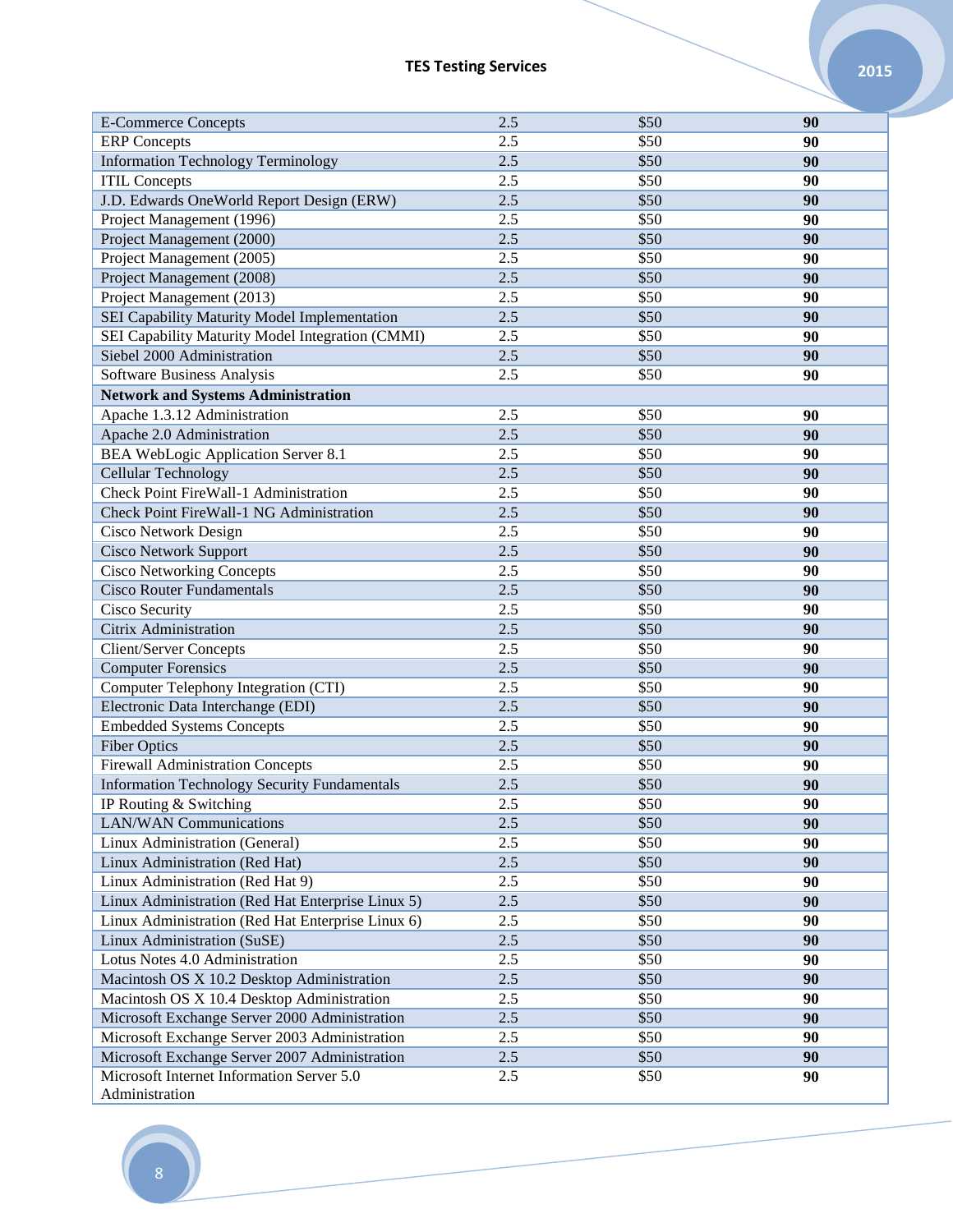| Microsoft ISA Server 2000 Administration                    | 2.5 | \$50 | 90 |
|-------------------------------------------------------------|-----|------|----|
| <b>Microsoft Security</b>                                   | 2.5 | \$50 | 90 |
| Microsoft SharePoint 2007 (MOSS) Administration             | 2.5 | \$50 | 90 |
| Microsoft SharePoint Portal Server 2003                     | 2.5 | \$50 | 90 |
| Microsoft SQL Server 2000 Administration                    | 2.5 | \$50 | 90 |
| Microsoft SQL Server 2000 Programming                       | 2.5 | \$50 | 90 |
| Microsoft SQL Server 2005 Administration                    | 2.5 | \$50 | 90 |
| Microsoft SQL Server 2005 Programming                       | 2.5 | \$50 | 90 |
| Microsoft SQL Server 2008 Administration                    | 2.5 | \$50 | 90 |
| Microsoft SQL Server 2008 Programming                       | 2.5 | \$50 | 90 |
| Microsoft SQL Server 2012 Administration                    | 2.5 | \$50 | 90 |
| Microsoft SQL Server 2012 Programming                       | 2.5 | \$50 | 90 |
| Microsoft Windows 2000 Active Directory                     | 2.5 | \$50 | 90 |
| Microsoft Windows 2000 Desktop Administration               | 2.5 | \$50 | 90 |
| Microsoft Windows 2000 Server Administration                | 2.5 | \$50 | 90 |
| Microsoft Windows 2003 Active Directory                     | 2.5 | \$50 | 90 |
| Microsoft Windows 2008 Active Directory                     | 2.5 | \$50 | 90 |
| Microsoft Windows 7 Desktop Administration                  | 2.5 | \$50 | 90 |
| Microsoft Windows 8 Desktop Administration                  | 2.5 | \$50 | 90 |
| Microsoft Windows NT 4.0 Administration                     | 2.5 | \$50 | 90 |
| Microsoft Windows Server 2003 Administration                | 2.5 | \$50 | 90 |
| Microsoft Windows Server 2008 Administration                | 2.5 | \$50 | 90 |
| Microsoft Windows Vista Desktop Administration              | 2.5 | \$50 | 90 |
| Microsoft Windows XP Desktop Administration                 | 2.5 | \$50 | 90 |
| MySQL 3.23 Administration                                   | 2.5 | \$50 | 90 |
| MySQL 5.6 Administration                                    | 2.5 | \$50 | 90 |
| <b>Network Authentication</b>                               | 2.5 | \$50 | 90 |
| <b>Network Monitoring</b>                                   | 2.5 | \$50 | 90 |
| Network Security                                            | 2.5 | \$50 | 90 |
| <b>Networking Concepts</b>                                  | 2.5 | \$50 | 90 |
| Novell NetWare 5.0 Administration                           | 2.5 | \$50 | 90 |
| OS/400                                                      | 2.5 | \$50 | 90 |
| People Tools 8.4                                            | 2.5 | \$50 | 90 |
| <b>SAP Basis Administration</b>                             | 2.5 | \$50 | 90 |
| <b>Server Administration</b>                                | 2.5 | \$50 | 90 |
| Storage Area Networks (SAN) Concepts                        | 2.5 | \$50 | 90 |
| <b>Systems Analysis</b>                                     | 2.5 | \$50 | 90 |
| <b>TCP/IP</b> Administration                                | 2.5 | \$50 | 90 |
| Unix Administration (AIX)                                   | 2.5 | \$50 | 90 |
| Unix Administration (General)                               | 2.5 | \$50 | 90 |
| Unix Administration (HP)                                    | 2.5 | \$50 | 90 |
| Unix Administration (Solaris 7)                             | 2.5 | \$50 | 90 |
| Unix Administration (Solaris 8)                             | 2.5 | \$50 | 90 |
| Unix Administration (Solaris 9)                             | 2.5 | \$50 | 90 |
| Unix Administration (Solaris 10)                            | 2.5 | \$50 | 90 |
| Voice over Internet Protocol (VoIP)                         | 2.5 | \$50 | 90 |
| <b>WAN Technologies</b>                                     | 2.5 | \$50 | 90 |
| Windows Application Program Interface                       | 2.5 | \$50 | 90 |
| <b>Wireless Network Technology</b>                          | 2.5 | \$50 | 90 |
| <b>Programming Languages and Application</b><br>Development |     |      |    |

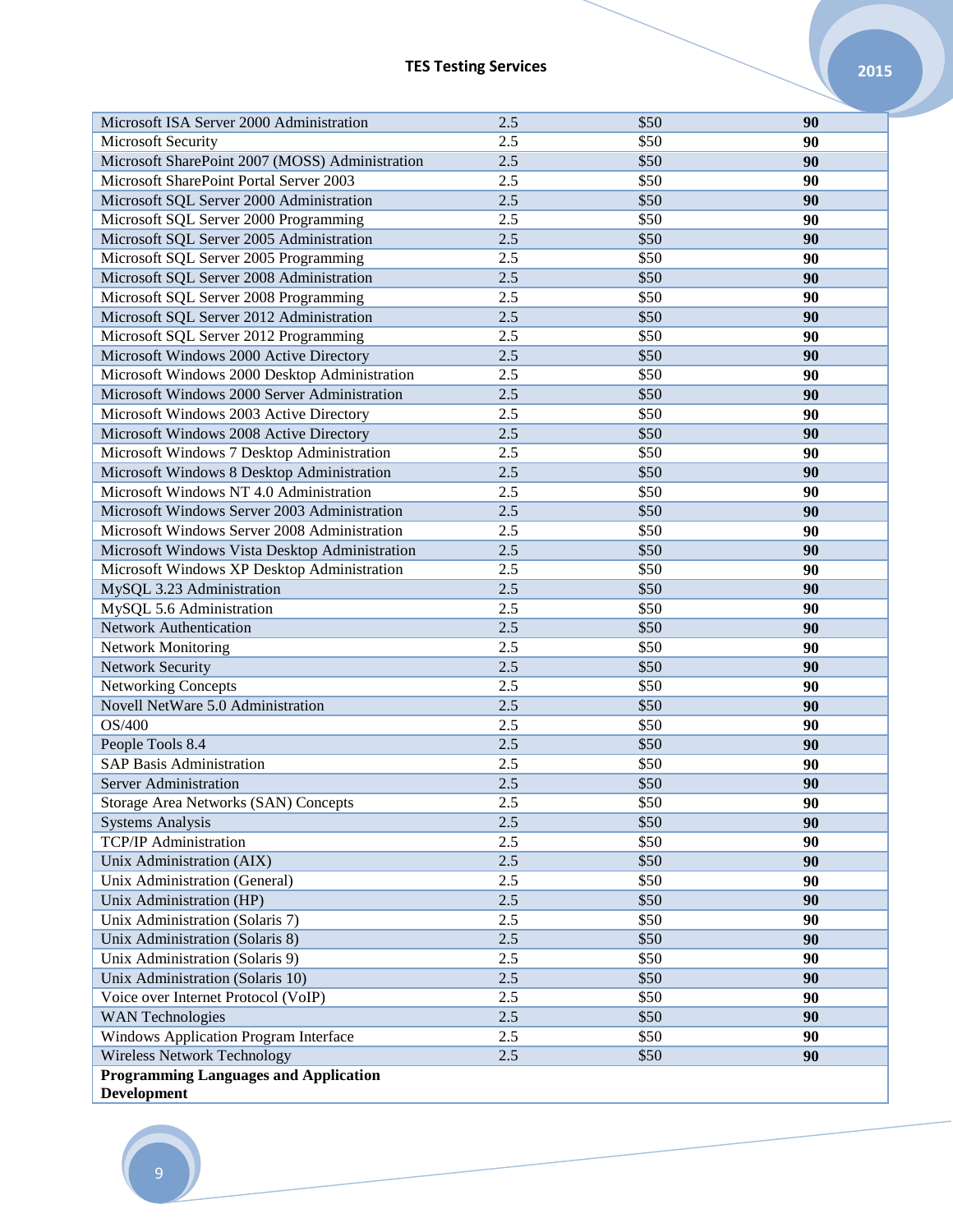| ABAP                                  | 2.5 | \$50 | 90              |
|---------------------------------------|-----|------|-----------------|
| Android 4.0 Development               | 2.5 | \$50 | 90              |
| Apple iOS5 Development                | 2.5 | \$50 | 90              |
| ASP.NET 1.0                           | 2.5 | \$50 | 90              |
| <b>ASP.NET 1.0 Fundamentals</b>       | 2.5 | \$50 | 90              |
| ASP.NET 2.0                           | 2.5 | \$50 | 90              |
| ASP.NET 3.5                           | 2.5 | \$50 | 90              |
| <b>ASP.NET 3.5 Fundamentals</b>       | 2.5 | \$50 | 90              |
| ASP.NET 4.0                           | 2.5 | \$50 | 90              |
| ASP.NET 4.5                           | 2.5 | \$50 | 90              |
| Assembly Language                     | 2.5 | \$50 | 90              |
| <b>Bash Shell Scripting 2.0</b>       | 2.5 | \$50 | 90              |
| C# 1.0                                | 2.5 | \$50 | 90              |
| C#1.0 Fundamentals                    | 2.5 | \$50 | 90              |
| C# 2.0                                | 2.5 | \$50 | 90              |
| C# 2.0 Fundamentals                   | 2.5 | \$50 | 90              |
| C#3.0                                 | 2.5 | \$50 | 90              |
| C#3.0 Fundamentals                    | 2.5 | \$50 | 90              |
| C#4.0                                 | 2.5 | \$50 | 90              |
| C# 5.0                                | 2.5 | \$50 | 90              |
| $C++03$                               | 2.5 | \$50 | 90              |
| C++03 Fundamentals                    | 2.5 | \$50 | 90              |
| $C+11$                                | 2.5 | \$50 | 90              |
| C11                                   | 2.5 | \$50 | 90              |
| C99                                   | 2.5 | \$50 | 90              |
| C99 Fundamentals                      | 2.5 | \$50 | 90              |
| <b>CICS</b>                           | 2.5 | \$50 | 90              |
| COBOL I (ANSI 2002)                   | 2.5 | \$50 | 90              |
| COBOL I (ANSI 74)                     | 2.5 | \$50 | 90              |
| <b>COBOL II</b>                       | 2.5 | \$50 | 90              |
| <b>COBOL II Fundamentals</b>          | 2.5 | \$50 | 90              |
| <b>Cognos Development 8</b>           | 2.5 | \$50 | 90              |
| <b>COM/DCOM</b> (Visual Basic)        | 2.5 | \$50 | 90              |
| <b>CORBA 2.3 C++</b>                  | 2.5 | \$50 | 90              |
| <b>Customer Requirements Analysis</b> | 2.5 | \$50 | 90              |
| Data Modeling Concepts                | 2.5 | \$50 | $\overline{90}$ |
| Delphi 6.0                            | 2.5 | \$50 | 90              |
| Delphi 6.0 Fundamentals               | 2.5 | \$50 | 90              |
| Hibernate 3.x                         | 2.5 | \$50 | 90              |
| $Java - EJB$ 1.1                      | 2.5 | \$50 | 90              |
| $Java - EJB 2.0$                      | 2.5 | \$50 | 90              |
| Java - EJB 2.0 Fundamentals           | 2.5 | \$50 | 90              |
| $Java - EJB 3.0$                      | 2.5 | \$50 | 90              |
| Java - EJB 3.0 Fundamentals           | 2.5 | \$50 | 90              |
| Java 2                                | 2.5 | \$50 | 90              |
| Java 2 - GUI                          | 2.5 | \$50 | 90              |
| Java 2 - Non-GUI                      | 2.5 | \$50 | 90              |
| Java 2 Fundamentals                   | 2.5 | \$50 | 90              |
| Java 5                                | 2.5 | \$50 | 90              |
| Java 5 Fundamentals                   | 2.5 | \$50 | 90              |
|                                       |     |      |                 |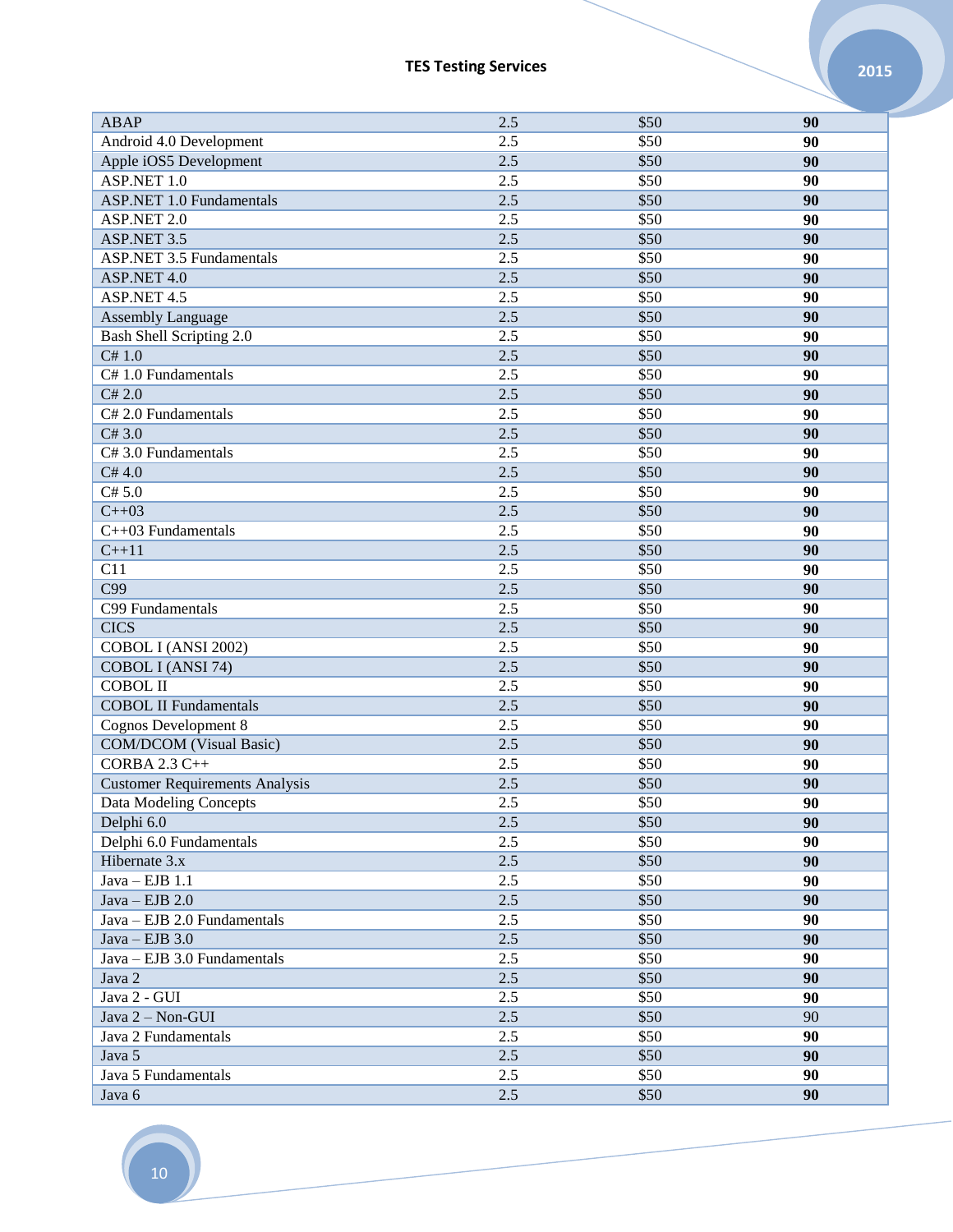| Java 6 Fundamentals               | 2.5   | \$50 | 90 |
|-----------------------------------|-------|------|----|
| Java 7                            | 2.5   | \$50 | 90 |
| Java XML Technologies             | 2.5   | \$50 | 90 |
| <b>JCL</b>                        | 2.5   | \$50 | 90 |
| Linux Programming (General)       | 2.5   | \$50 | 90 |
| LoadRunner 7.x                    | 2.5   | \$50 | 90 |
| Lotus Domino R5 Programming       | 2.5   | \$50 | 90 |
| LotusScript R5 Programming        | 2.5   | \$50 | 90 |
| Natural                           | 2.5   | \$50 | 90 |
| <b>OO</b> Concepts                | 2.5   | \$50 | 90 |
| <b>OO</b> Design Patterns         | 2.5   | \$50 | 90 |
| Oracle PL/SQL                     | 2.5   | \$50 | 90 |
| Oracle PL/SQL Fundamentals        | 2.5   | \$50 | 90 |
| Perl 5.6                          | 2.5   | \$50 | 90 |
| Perl 5.8                          | 2.5   | \$50 | 90 |
| Perl 5.12                         | 2.5   | \$50 | 90 |
| PHP 4                             | 2.5   | \$50 | 90 |
| PHP <sub>5</sub>                  | 2.5   | \$50 | 90 |
| PHP 5.3                           | 2.5   | \$50 | 90 |
| <b>PHP 5.4</b>                    | 2.5   | \$50 | 90 |
| PowerBuilder 8.0                  | 2.5   | \$50 | 90 |
| PowerBuilder 9.0                  | 2.5   | \$50 | 90 |
| Programmer/Analyst Aptitude       | 2.5   | \$50 | 90 |
| <b>Programming Concepts</b>       | 2.5   | \$50 | 90 |
| Python 2.4                        | 2.5   | \$50 | 90 |
| <b>RPG IV</b>                     | $2.5$ | \$50 | 90 |
| Ruby 1.9                          | 2.5   | \$50 | 90 |
| SAS 6.0 (Base)                    | 2.5   | \$50 | 90 |
| SAS 8.2 (Base)                    | 2.5   | \$50 | 90 |
| Software Configuration Management | 2.5   | \$50 | 90 |
| <b>Software Quality Assurance</b> | 2.5   | \$50 | 90 |
| <b>Software Testing</b>           | $2.5$ | \$50 | 90 |
| Spring 2.5                        | 2.5   | \$50 | 90 |
| SQL (ANSI)                        | 2.5   | \$50 | 90 |
| SQL (ANSI) Fundamentals           | 2.5   | \$50 | 90 |
| Unified Modeling Language (UML)   | 2.5   | \$50 | 90 |
| Unix Korn Shell Scripting         | 2.5   | \$50 | 90 |
| Unix Programming (General)        | 2.5   | \$50 | 90 |
| VBScript 5.5                      | 2.5   | \$50 | 90 |
| Visual Basic 2008                 | 2.5   | \$50 | 90 |
| Visual Basic 2008 Fundamentals    | 2.5   | \$50 | 90 |
| Visual Basic 6.0                  | 2.5   | \$50 | 90 |
| Visual Basic 6.0 Fundamentals     | 2.5   | \$50 | 90 |
| Visual Basic.NET                  | 2.5   | \$50 | 90 |
| Visual Basic.NET Fundamentals     | 2.5   | \$50 | 90 |
| Visual C++                        | 2.5   | \$50 | 90 |
| Visual FoxPro 6.0                 | 2.5   | \$50 | 90 |
| WebSphere MQ                      | 2.5   | \$50 | 90 |
| WinRunner 6.0                     | 2.5   | \$50 | 90 |
| <b>Technical Support</b>          |       |      |    |
| <b>Computer Technical Support</b> | 2.5   | \$50 | 90 |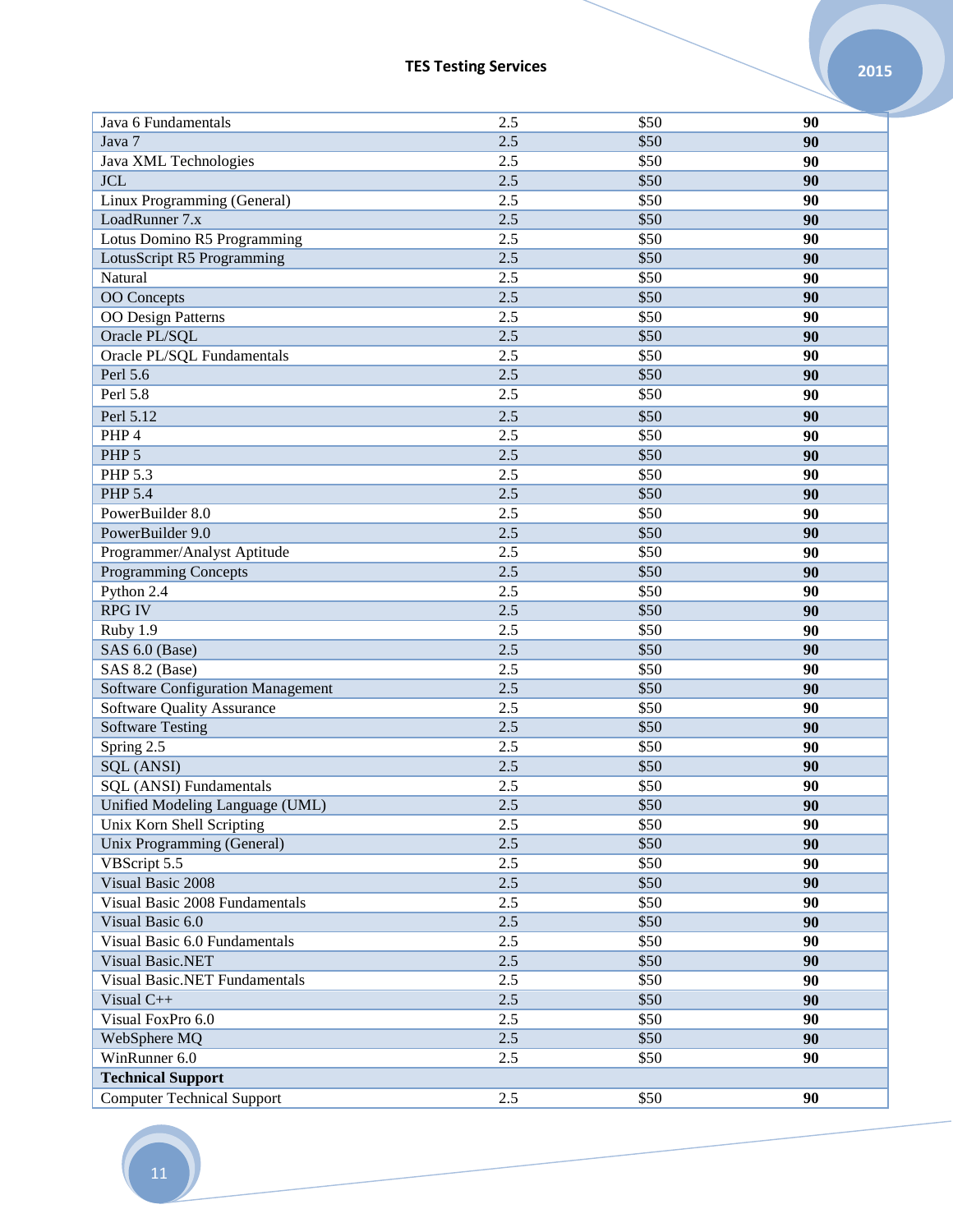| <b>Network Technical Support</b>              | 2.5          | \$50 | 90 |
|-----------------------------------------------|--------------|------|----|
| <b>Technical Help Desk</b>                    | 2.5          | \$50 | 90 |
| <b>Technical Help Desk (Microsoft)</b>        | 2.5          | \$50 | 90 |
|                                               |              |      |    |
| <b>LEGAL:</b>                                 |              |      |    |
| <b>Bankruptcy Law</b>                         | 1            | \$20 | 60 |
| <b>Contract Law</b>                           | $\mathbf{1}$ | \$20 | 60 |
| Criminal Law                                  | 1            | \$20 | 60 |
| <b>General Law</b>                            | $\mathbf{1}$ | \$20 | 60 |
| <b>Legal Audio Transcription</b>              | 1            | \$20 | 5  |
| Legal Research                                | $\mathbf{1}$ | \$20 | 60 |
| Legal Spelling-Multiple Choice                | $\mathbf{1}$ | \$20 | 10 |
| Legal Spelling-Short Answer                   | $\mathbf{1}$ | \$20 | 10 |
| Legal Terminology                             | 1            | \$20 | 20 |
| Legal Typing                                  | $\mathbf{1}$ | \$20 | 5  |
| Legal Vocabulary                              | 1            | \$20 | 20 |
| Litigation                                    | $\mathbf{1}$ | \$20 | 60 |
| WordPerfect 9.0 for Legal                     | 1            | \$20 | 35 |
|                                               |              |      |    |
| <b>SOFTWARE SKILLS:</b>                       |              |      |    |
|                                               |              |      |    |
| <b>MS Internet Explorer</b>                   |              |      |    |
| Internet Explorer 6                           | 0.5          | \$10 | 35 |
| <b>Internet Explorer 6-Essentials</b>         | 0.5          | \$10 | 25 |
| Microsoft Internet Explorer 6.0 Fundamentals  | 0.5          | \$10 | 90 |
| (Adaptive)<br>MS Office 2013                  |              |      |    |
|                                               |              |      |    |
| Microsoft Word 2013 (adaptive)                | 0.5          | \$10 | 90 |
| MS Office 2010                                |              |      |    |
| Microsoft Access 2010 (adaptive)              | 0.5          | \$10 | 90 |
| Microsoft Excel 2010                          | 0.5          | \$10 | 35 |
| Microsoft Excel 2010 - Essentials             | 0.5          | \$10 | 25 |
| Microsoft Excel 2010 (adaptive)               | 0.5          | \$10 | 90 |
| Microsoft Office 2010 Fundamentals (adaptive) | 0.5          | \$10 | 90 |
| Microsoft Outlook 2010 (adaptive)             | 0.5          | \$10 | 90 |
| Microsoft PowerPoint 2010 - Essentials        | 0.5          | \$10 | 25 |
| Microsoft PowerPoint 2010 (adaptive)          | 0.5          | \$10 | 90 |
| Microsoft Word 2010                           | 0.5          | \$10 | 35 |
| Microsoft Word 2010 (adaptive)                | 0.5          | \$10 | 90 |
| Microsoft Word 2010 - Essentials              | 0.5          | \$10 | 25 |
| MS Office 2007                                |              |      |    |
| Microsoft Excel 2007                          | 0.5          | \$10 | 35 |
| Microsoft Excel 2007 - Essentials             | 0.5          | \$10 | 25 |
| Microsoft Excel 2007 (adaptive)               | 0.5          | \$10 | 90 |
| Microsoft Office 2007 Fundamentals (adaptive) | 0.5          | \$10 | 90 |
| Microsoft PowerPoint 2007 - Essentials        | 0.5          | \$10 | 25 |
| Microsoft PowerPoint 2007 (adaptive)          | 0.5          | \$10 | 90 |
| Microsoft Project 2007                        | 0.5          | \$10 | 90 |
| Microsoft Visio 2007                          | 0.5          | \$10 | 90 |
| Microsoft Word 2007                           | 0.5          | \$10 | 35 |
| Microsoft Word 2007 - Essentials              | 0.5          | \$10 | 25 |
| Microsoft Word 2007 (adaptive)                | 0.5          | \$10 | 90 |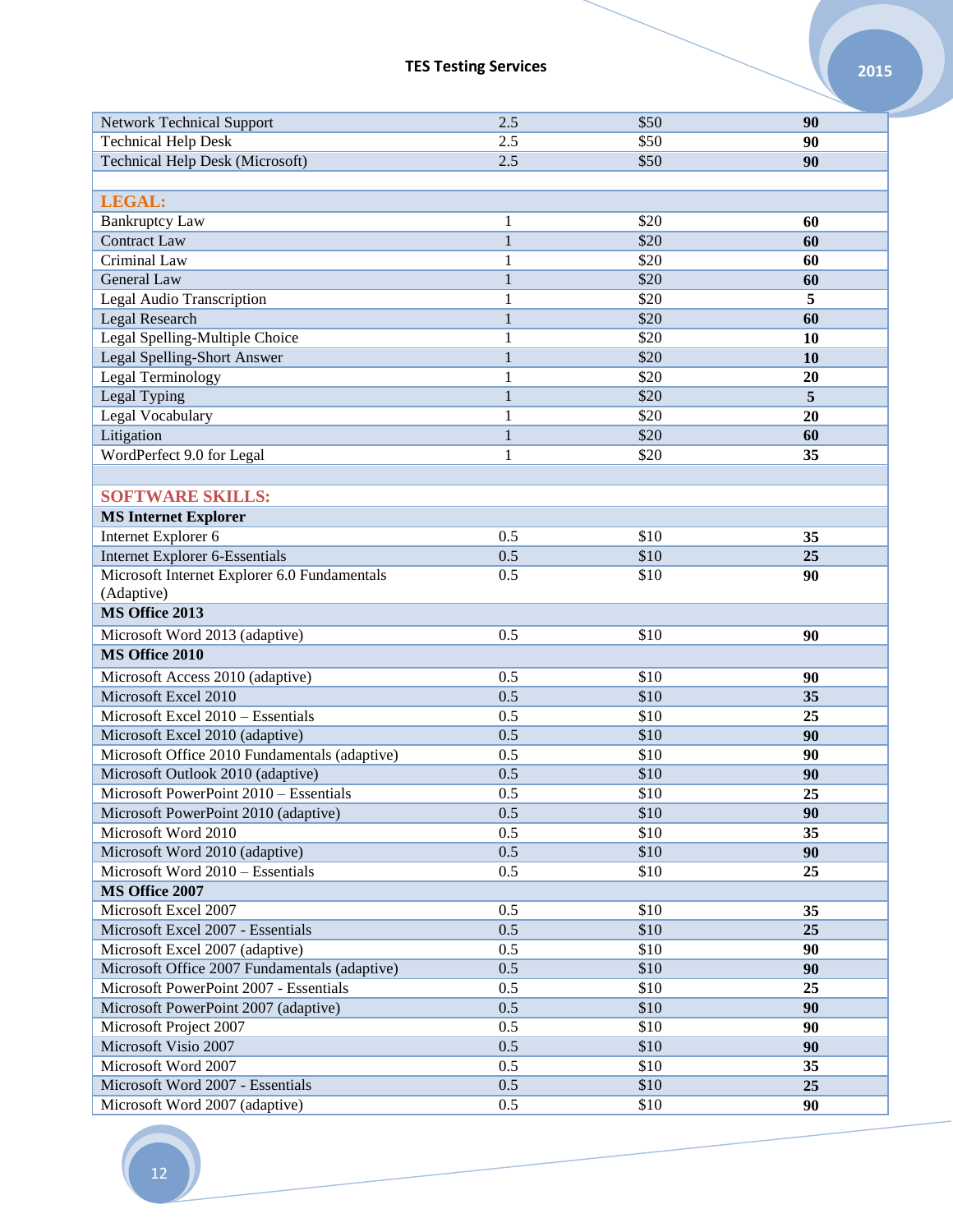| <b>MS Office 97</b>                           |     |      |    |
|-----------------------------------------------|-----|------|----|
| Microsoft Access 97                           | 0.5 | \$10 | 45 |
| Microsoft Access 97-Essentials                | 0.5 | \$10 | 25 |
| Microsoft Excel 97                            | 0.5 | \$10 | 45 |
| Microsoft Excel 97-Essentials                 | 0.5 | \$10 | 25 |
| Microsoft PowerPoint 97                       | 0.5 | \$10 | 45 |
| Microsoft PowerPoint 97-Essentials            | 0.5 | \$10 | 25 |
| Microsoft Word 97                             | 0.5 | \$10 | 45 |
| Microsoft Word 97-Essentials                  | 0.5 | \$10 | 25 |
| MS Office 2000                                |     |      |    |
| Microsoft Access 2000                         | 0.5 | \$10 | 35 |
| Microsoft Access 2000-Essentials              | 0.5 | \$10 | 25 |
| Microsoft Excel 2000                          | 0.5 | \$10 | 35 |
| Microsoft Excel 2000-Essentials               | 0.5 | \$10 | 25 |
| Microsoft Outlook 2000                        | 0.5 | \$10 | 35 |
| Microsoft Outlook 2000-Essentials             | 0.5 | \$10 | 25 |
| Microsoft PowerPoint 2000                     | 0.5 | \$10 | 35 |
| Microsoft PowerPoint 2000-Essentials          | 0.5 | \$10 | 25 |
| Microsoft Project 2000                        | 0.5 | \$10 | 35 |
| Microsoft Publisher 2000                      | 0.5 | \$10 | 90 |
| Microsoft Word 2000                           | 0.5 | \$10 | 35 |
| Microsoft Word 2000-Essentials                | 0.5 | \$10 | 25 |
| <b>Operating Systems</b>                      |     |      |    |
| Microsoft Windows 2000                        | 0.5 | \$10 | 35 |
| Microsoft Windows 2000 - Spanish              | 0.5 | \$10 | 35 |
| Microsoft Windows 98                          | 0.5 | \$10 | 35 |
| Microsoft Windows XP                          | 0.5 | \$10 | 35 |
| Microsoft Windows XP-Essentials               | 0.5 | \$10 | 25 |
| <b>MS Office XP</b>                           |     |      |    |
|                                               |     |      |    |
| Microsoft Access 2002                         | 0.5 | \$10 | 35 |
| Microsoft Access 2002-Essentials              | 0.5 | \$10 | 25 |
| Microsoft Access 2002 Fundamentals (Adaptive) | 0.5 | \$10 | 90 |
| Microsoft Excel 2002                          | 0.5 | \$10 | 35 |
| Microsoft Excel 2002-Essentials               | 0.5 | \$10 | 25 |
| Microsoft Outlook 2002                        | 0.5 | \$10 | 35 |
| Microsoft Outlook 2002-Essentials             | 0.5 | \$10 | 25 |
| Microsoft PowerPoint 2002                     | 0.5 | \$10 | 35 |
| Microsoft PowerPoint 2002-Essentials          | 0.5 | \$10 | 25 |
| Microsoft Project 2002                        | 0.5 | \$10 | 90 |
| Microsoft Word 2002                           | 0.5 | \$10 | 35 |
| Microsoft Word 2002-Essentials                | 0.5 | \$10 | 25 |
| MS Office 2003                                |     |      |    |
| Microsoft Access 2003 (Adaptive)              | 0.5 | \$10 | 90 |
| Microsoft Access 2003 Fundamentals (Adaptive) | 0.5 | \$10 | 90 |
| Microsoft Excel 2003 - Essentials             | 0.5 | \$10 | 25 |
| Microsoft Excel 2003                          | 0.5 | \$10 | 35 |
| Microsoft Excel 2003 (Adaptive)               | 0.5 | \$10 | 90 |
| Microsoft Excel 2003 Fundamentals (Adaptive)  | 0.5 | \$10 | 90 |
| Microsoft Office 2003 Fundamentals (Adaptive) | 0.5 | \$10 | 90 |
| Microsoft Outlook 2003                        | 0.5 | \$10 | 25 |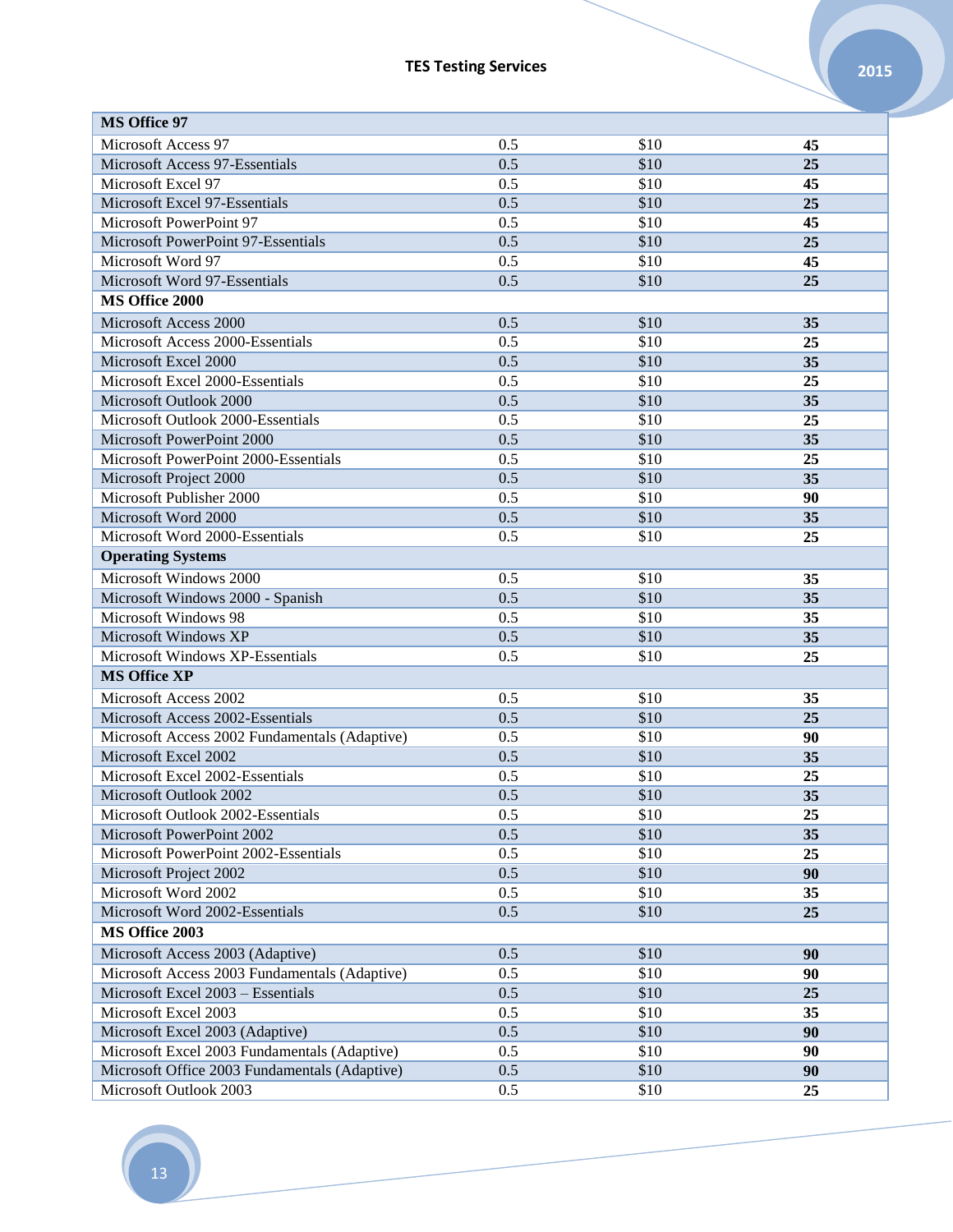| Microsoft Outlook 2003 Fundamentals (Adaptive)                                                  | 0.5        | \$10 | 90       |
|-------------------------------------------------------------------------------------------------|------------|------|----------|
| Microsoft PowerPoint 2003 - Essentials                                                          | 0.5        | \$10 | 25       |
| Microsoft PowerPoint 2003 (Adaptive)                                                            | 0.5        | \$10 | 90       |
| Microsoft PowerPoint 2003 Fundamentals (Adaptive)                                               | 0.5        | \$10 | 90       |
| Microsoft Word 2003 - Essentials                                                                | 0.5        | \$10 | 25       |
| Microsoft Word 2003                                                                             | 0.5        | \$10 | 35       |
| Microsoft Word 2003 (Adaptive)                                                                  | 0.5        | \$10 | 90       |
| Microsoft Word 2003 Fundamentals (Adaptive)                                                     | 0.5        | \$10 | 90       |
| <b>Multimedia</b>                                                                               |            |      |          |
| Adobe Illustrator 8.0                                                                           | 2.5        | \$50 | 90       |
| Adobe Illustrator CS                                                                            | 2.5        | \$50 | 90       |
| Adobe InDesign CS                                                                               | 2.5        | \$50 | 90       |
| Adobe InDesign CS3                                                                              | 2.5        | \$50 | 90       |
| Adobe InDesign CS5.5                                                                            | 2.5        | \$50 | 90       |
| Adobe Photoshop 7.0                                                                             | 2.5        | \$50 | 90       |
| Adobe Photoshop CS                                                                              | 2.5        | \$50 | 90       |
| Adobe Photoshop CS3                                                                             | 2.5        | \$50 | 90       |
| Adobe Photoshop CS5                                                                             | 2.5        | \$50 | 90       |
| CorelDRAW 9.0                                                                                   | 2.5        | \$50 | 90       |
| Fireworks MX 2004                                                                               | 2.5        | \$50 | 90       |
| Flash CS3                                                                                       | 2.5        | \$50 | 90       |
| Flash MX                                                                                        | 2.5        | \$50 | 90       |
| Flash MX 2004                                                                                   | 2.5        | \$50 | 90       |
| <b>Other Applications</b>                                                                       |            |      |          |
| <b>Basic Computer Literacy</b>                                                                  | 0.5        | \$10 | 35       |
|                                                                                                 | 0.5        | \$10 |          |
| Basic Computer Literacy V2                                                                      | 0.5        | \$10 | 35<br>90 |
| Computer Fundamentals - Mac OS 8.6 (Adaptive)                                                   | 0.5        | \$10 |          |
| Computer Fundamentals - Mac OS X (Adaptive)<br>Computer Fundamentals - Mac OS X 10.4 (Adaptive) | 0.5        | \$10 | 90       |
| Computer Fundamentals (Win 2000) (Adaptive)                                                     |            | \$10 | 90<br>90 |
|                                                                                                 | 0.5<br>0.5 | \$10 | 90       |
| Computer Fundamentals (Win 7) (Adaptive)                                                        |            | \$10 |          |
| Computer Fundamentals (Win XP) (Adaptive)                                                       | 0.5<br>0.5 | \$10 | 90       |
| Computer Literacy - Windows 7 (Adaptive)<br>Computer Literacy - Windows XP (Adaptive)           | 0.5        |      | 90       |
|                                                                                                 | 0.5        | \$10 | 90       |
| French Basic Computer Literacy                                                                  |            | \$10 | 35       |
| <b>Word Processing Fundamentals</b>                                                             | 0.5        | \$10 | 90       |
| <b>Web Design</b>                                                                               |            |      |          |
| Adobe PageMaker 6.5                                                                             | 2.5        | \$50 | 90       |
| Dreamweaver CS3                                                                                 | 2.5        | \$50 | 90       |
| Dreamweaver MX                                                                                  | 2.5        | \$50 | 90       |
| Dreamweaver MX 2004                                                                             | 2.5        | \$50 | 90       |
| Microsoft Front Page 2000                                                                       | 2.5        | \$50 | 90       |
| Quark XPress 4                                                                                  | 2.5        | \$50 | 90       |
| Web Design Concepts                                                                             | $2.5\,$    | \$50 | 90       |
| Web Development Concepts                                                                        | 2.5        | \$50 | 90       |
| <b>Lotus 1-2-3</b>                                                                              |            |      |          |
| Lotus 1-2-3 97                                                                                  | 0.5        | \$10 | 45       |
| Lotus 1-2-3 97 - Essentials                                                                     | 0.5        | \$10 | 25       |
| <b>Word Pro</b>                                                                                 |            |      |          |
| Word Pro 9.0                                                                                    | 0.5        | \$10 | 45       |
| Word Pro 9.0 - Essentials                                                                       | 0.5        | \$10 | 25       |